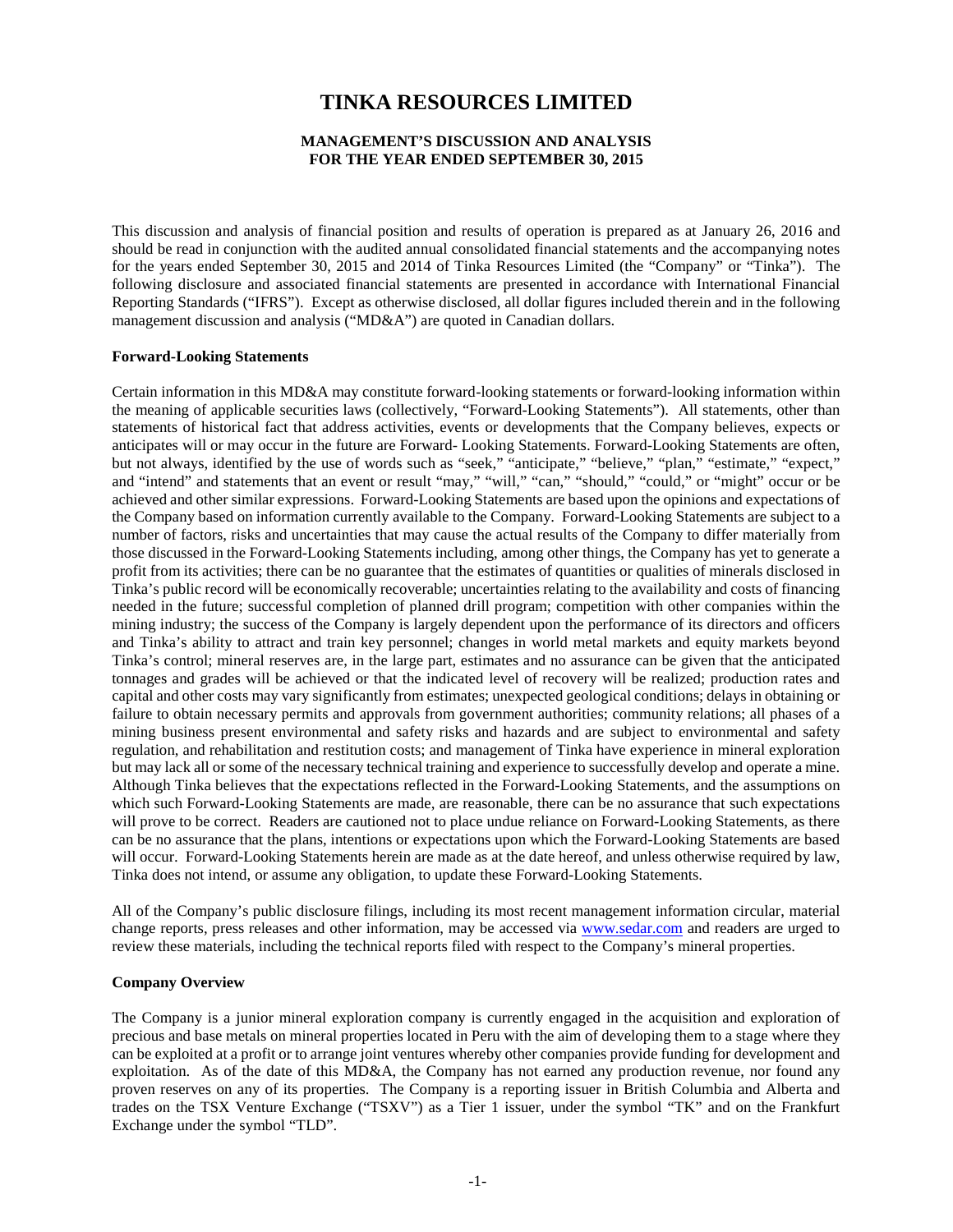On July 24, 2014 the Company completed a plan of arrangement (the "Arrangement") and acquired all of the issued and outstanding common shares of Darwin Resources Corp. ("Darwin"), under which the Company issued 6,131,094 common shares. As part of the Arrangement, the Company agreed to undertake a private placement of 28,834,491 units of the Company at a price of \$0.275 per unit for gross proceeds of \$7,929,485. On May 1, 2014 the Company completed the first tranche of the private placement and issued 1,818,182 units to Sentient Global Resources Fund IV, LP ("Sentient") for \$500,000. Concurrently with the closing of the Arrangement, the Company completed the second tranche of the Private Placement financing under which the Company issued a further 27,016,309 units for \$7,429,485, of which Sentient purchased a further 19,512,727 units.

In May 2015 the Company completed a private placement financing consisting of 33,737,093 units at a price of \$0.215 per unit for \$7,253,475. International Finance Corporation ("IFC"), a member of the World Bank Group, participated in the private placement for a total of 20,930,232 units for \$4,500,000. Upon closing of the private placement, IFC became an insider of the Company holding approximately 14.0% of the issued and outstanding share capital of the Company on an undiluted basis. In addition, Sentient participated in the private placement for 9,302,326 units for \$2,000,000. The Company issued 47,500 finder's units, based on 5% of the portion of the private placement purchased by arms-length parties, at an ascribed value of \$10,213.

IFC's participation in the private placement was subject to the completion of due diligence and certain conditions, including a requirement that the Company meet IFC's environmental, social and safety standards on an ongoing basis. Accordingly, on May 20, 2015 the Company officially adopted a comprehensive Health, Safety, Environment, Labour and Community policy ("the HSEC Policy") and ensured that the HSEC Policy was made known to all its managers, staff, contractors, and partners, and that it will be proactively implemented, reviewed, and updated.

The proceeds from the private placements have been used for conducting exploration and resource development work on the Ayawilca and Colquipucro projects and for general working capital purposes.

# **Exploration Projects, Peru**

As of the date of this MD&A, Tinka owns 51 granted mining concessions covering 11,340 hectares at the Company's flagship Ayawilca - Colquipucro polymetallic projects in central Peru. There are 4 mining concession applications at the project covering 3,000 hectares. In addition, Tinka has 4 mining concessions covering 3,100 hectares elsewhere in Peru.

The Ayawilca - Colquipucro projects are located within the Districts of Yanahuanca and San Pedro de Pillao, Province of Daniel Alcides Carrion, Department of Pasco 200 kilometres northeast of Lima. The projects are at elevations of between 3,800 and 4,360 metres, 40 kilometres northwest of the world-class Cerro de Pasco zinc-lead-silver mine. The principal commodity focus at the projects is zinc sulphide in mantos and veins, with deeper tin-copper mineralization in mantos and disseminations. At Colquipucro, a silver oxide cap is a potential open pit mining opportunity.

### *Ayawilca Zinc - Tin Project*

### *Inferred Mineral Resource Estimate*

In February 2015 the Company announced an initial Mineral Resource estimate for its 100% owned Ayawilca zinc (Zn) - indium (In) - silver (Ag) - lead (Pb) deposi[t \(PR February 26 2015\)](http://www.tinkaresources.com/news/00-00-tinka-announces-initial-inferred-zinc-resource-of-13-3-million-tonnes-grading-7-697874). The Inferred Mineral Resource at Ayawilca occurs in three separate zones (West, Central, and East), all of which remain open. The Mineral Resources were estimated by Roscoe Postle Associates ("RPA") of Toronto, Canada. Highlights of the resource estimate are:

- Inferred Mineral Resource of 13.3 million tonnes grading 7.7 % zinc equivalent, containing;
	- 1.7 billion pounds of Zn;
	- 909,000 kilograms of In;
	- 5.8 million ounces of Ag; and
	- 55 million pounds of Pb.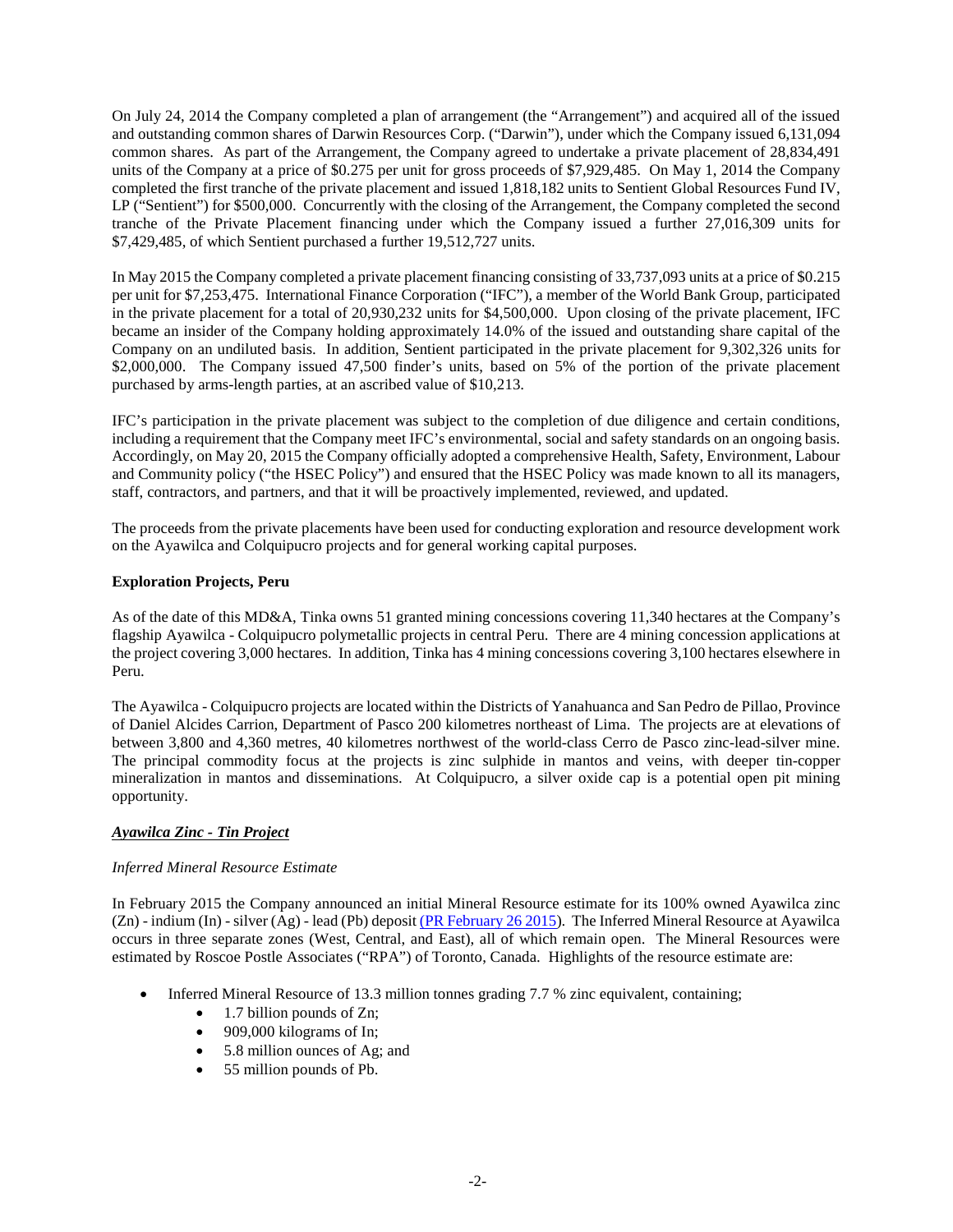Mineral Resources at Ayawilca are reported on the basis of a possible underground mining scenario at a cut-off NSR value of US \$60/t (Table 1) using the drill results available to February 23, 2015. No Mineral Reserves have yet been estimated at Ayawilca.

| Zone         | Tonnage<br>(Mt) | Zn<br>$(\%)$ | Zn Eq.<br>(9/0) | Pb<br>$\frac{9}{0}$ | <b>In</b><br>(g/t) | Ag<br>(g/t) | Zn<br>(Mlb) | Ph<br>(M1b) | In<br>(kg) | Ag<br>(Moz) |
|--------------|-----------------|--------------|-----------------|---------------------|--------------------|-------------|-------------|-------------|------------|-------------|
| West         | 5.7             | 6.7          | 8.9             | 0.2                 | 81                 | 15          | 846         | 22          | 459,000    | 2.7         |
| Central      | 2.2             | 5.0          | 6.8             | $\rm 0.1$           | 73                 |             | 248         |             | 163.000    | 0.5         |
| East         | 5.4             | 5.3          | 6.8             | 0.3                 | 53                 | 15          | 625         | 31          | 287,000    | 2.6         |
| <b>Total</b> | 13.3            | 5.9          | 7.7             | $0.2\,$             | 68                 | 14          | 1,719       | 55          | 909,000    | 5.8         |

**Table 1. Inferred Mineral Resources at Ayawilca as of February 23, 2015**

**Notes:**

1. CIM definitions were followed for Mineral Resources.

2. Mineral Resources are reported above an NSR cut-off value of US \$60 per tonne.

3. The NSR value was based on estimated metallurgical recoveries, assumed metal prices and smelter terms, which include payable factors, treatment charges, penalties, and refining charges. Metal price assumptions were: US \$1.20/lb Zn, US \$550/kg In, US \$24.00/oz Ag, and US \$1.10/lb Pb. Metal recovery assumptions were: 90% Zn, 75% In, 50% Ag, and 75% Pb. The NSR value for each block was calculated using the following NSR factors: US \$15.24 per % Zn, US \$5.57 per % Pb, US \$0.33 per gram In, and US \$0.34 per gram Ag.

4. The zinc equivalent (Zn Eq.%) value was calculated using the following formula:

Zn Eq.(%) = [Zn(%)\*US \$15.24+Pb(%)\*US \$5.57+In(g/t)\*US \$0.33+Ag (g/t)\*US \$0.34]/ US \$15.24

5. Numbers may not add due to rounding.

The drill database included 18,634 metres in 43 drill holes. A set of cross-sections and level plans were interpreted to construct three-dimensional wireframe models at an NSR cut-off value of US \$60/t. Prior to compositing to two metre lengths, high Zn, In, and Ag values were cut to 25%, 500 g/t, and 100 g/t, respectively. Block model grades within the wireframe models were interpolated by inverse distance cubed. Density was estimated to be 3.55  $t/m<sup>3</sup>$  using 21 density measurements located within the wireframe models.

Readers are encouraged to read the entire technical report entitled "Technical Report on the Mineral Resource Estimate for the Ayawilca-Colquipucro Property, Department of Pasco, Peru", dated March 25, 2015 which can be found under the Company's profile on SEDAR at [http://www.sedar.com](http://www.sedar.com/) or on the Company's website at [http://www.tinkaresources.com](http://www.tinkaresources.com/) .

# *Geology of Ayawilca*

Zinc mineralization at Ayawilca occurs as massive to semi-massive sulphide replacements of Mesozoic limestone up to 250 metres thick (Pucara Group). The zinc mineralization is interpreted to be hosted mostly by gently-dipping replacement bodies or "mantos", with feeders which are sub-vertical to steeply-south dipping. The zinc occurs as sulphide impregnations (sphalerite) accompanied by abundant pyrite, pyrrhotite, chlorite, iron carbonate, and/or magnetite. Minor sulphides include galena, chalcopyrite, and arsenopyrite. The Pucara limestone is overlain by a 150 metre thick sequence of Cretaceous sandstone (Goyllarisquizga Group). The sandstone largely forms a barren cap to the mineralization, although narrow late sphalerite-rich sub-vertical veins (<1 - 3 metres across) cut the sandstone and occasionally outcrop at the surface at West Ayawilca.

Massive to semi-massive pyrrhotite mantos, which occur at or near the base of the Pucara Group limestone, host the tin and copper mineralization. The pyrrhotite bodies are magnetic, and are the main source of the strong geophysical anomalies. The pyrrhotite-tin-copper mantos vary in thickness from a few metres to up to 50 metres thick. Sulphide stockwork veins occur beneath the mantos hosted within the underlying metamorphic rocks (Excelsior Group). Based on a mineralogical study of eight tin-bearing samples from seven drill holes [\(PR November 25, 2014\)](http://www.tinkaresources.com/news/00-00-tinka-discovers-tin-copper-mineralization-beneath-high-grade-zinc-at-ayawilca-685156), tin at Ayawilca occurs predominantly as cassiterite (tin oxide)**,** the most common ore mineral of tin, with minor stannite (tin-copper sulphide). Almost half of the cassiterite was coarse-grained  $(> 0.3 \text{ mm})$ , providing the opportunity for possible gravity separation of the coarser tin fractions in any future mining operation. Copper was predominantly chalcopyrite.

Ayawilca would likely be mined, if proven to be economic, using underground mining methods accessed by horizontal portals.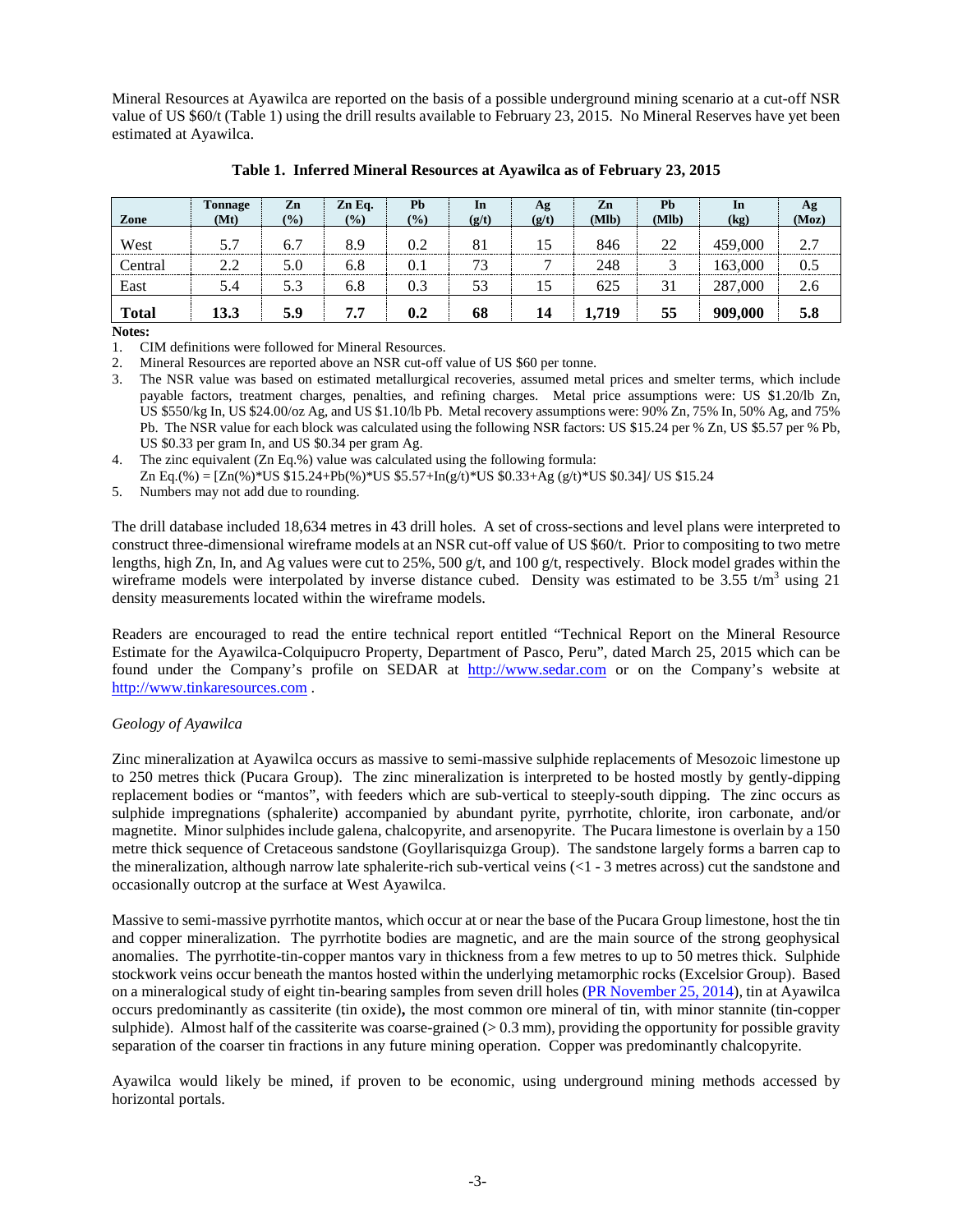### *2015 Drill Results*

Tinka completed a drill program consisting of 8,918 metres in 23 diamond drill holes at Ayawilca from August to December 2015, with the purpose of extending the zinc resources and testing the tin-copper potential at depth. With the completion of the 2015 holes, Tinka has now drilled 27,674 metres in 77 diamond drill holes in total at Ayawilca. Drilling in 2015 successfully increased the footprint of the zinc mineralization, and continues to show that Ayawilca is a large base metals discovery. Zinc mineralization still remains open to the south, southwest, and northeast. In addition, significant tin mineralization was intersected in several drill holes.

Both the zinc and tin-copper mineralization are interpreted to be generally gently-dipping, replacing favourable sedimentary units. The true widths of the intercepts, except in case of veins (marked) are believed to be at least 75% of the down-hole widths. Table 2 summarises all significant drill intercepts of the 2015 drill program.

| <b>Drillhole</b> | From<br>(m) | To<br>(m) | Int<br>(m) | Zn<br>(%) | Pb<br>(%) | Ag<br>(g/t)             | Cu<br>(%) | Sn<br>(%) | In<br>(g/t)             | <b>Prospect/Comment</b> |
|------------------|-------------|-----------|------------|-----------|-----------|-------------------------|-----------|-----------|-------------------------|-------------------------|
| A15-55           | 265.90      | 268.25    | 2.35       | 3.54      | 1.89      | 49                      | 0.08      | 0.03      | $\mathbf{1}$            | Central Ayawilca        |
| and              | 308.40      | 314.90    | 6.50       | 2.03      | 2.89      | 72                      | 0.09      | 0.02      | $<$ 1                   |                         |
| and              | 389.55      | 407.30    | 17.75      | 1.34      | 0.01      | $\mathbf{1}$            | 0.01      | $\bf{0}$  | 38                      |                         |
| and              | 411.60      | 424.60    | 13.00      | 0.19      | 0.01      | 5                       | 0.11      | 0.74      | $\overline{7}$          |                         |
| including        | 420.65      | 424.60    | 3.95       | 0.07      | $0.01$    | $\boldsymbol{7}$        | 0.23      | 2.02      | 5                       |                         |
| and              | 454.60      | 458.30    | 3.70       | 2.82      | $0.01$    | $\overline{\mathbf{c}}$ | 0.05      | 0.05      | 14                      |                         |
| A15-54           | 95.90       | 101.70    | 5.80       | 8.89      | 0.05      | 26                      | 0.05      | $0.01$    | 2.5                     | West Ayawilca           |
| including        | 95.90       | 97.50     | 1.60       | 28.14     | 0.04      | 76                      | 0.12      | 0.01      | 8                       |                         |
| and              | 107.00      | 118.20    | 11.20      | 4.81      | 0.03      | 22                      | 0.03      | $0.01$    | 3                       | vein                    |
| including        | 113.90      | 114.40    | 0.50       | 33.37     | 0.23      | 152                     | 0.17      | 0.01      | $\boldsymbol{7}$        |                         |
| including        | 107.00      | 107.50    | 0.50       | 13.97     | 0.07      | 39                      | 0.13      | $0.01$    | $\overline{7}$          |                         |
| including        | 115.20      | 115.80    | 0.60       | 22.67     | 0.15      | 147                     | 0.17      | 0.01      | 6                       |                         |
| including        | 117.70      | 118.20    | 0.50       | 18.32     | 0.06      | 53                      | 0.12      | 0.01      | 24                      |                         |
| and              | 138.50      |           |            | 9.96      |           | 84                      |           |           |                         | vein                    |
|                  |             | 141.70    | 3.20       |           | 0.62      |                         | 0.04      | $0.01$    | $\mathbf{1}$            |                         |
| including        | 138.50      | 139.10    | 0.60       | 27.93     | 2.22      | 230                     | 0.08      | $0.01$    | 1                       |                         |
| and              | 162.00      | 180.00    | 18.00      | 3.71      | 0.89      | 65                      | 0.02      | $0.01$    | 1<br>$\boldsymbol{g}$   | vein                    |
| including        | 168.40      | 168.90    | 0.50       | 37.43     | 0.19      | 134                     | 0.23      | $0.01$    |                         |                         |
| and              | 193.60      | 194.10    | 0.50       | 14.53     | 0.10      | 102                     | 0.09      | $0.01$    | $\overline{\mathbf{4}}$ |                         |
| and              | 200.40      | 205.20    | 4.80       | 3.00      | 0.08      | 19                      | 0.02      | $0.01$    | 5                       |                         |
| including        | 202.80      | 203.30    | 0.50       | 16.31     | 0.10      | 69                      | 0.07      | $0.01$    | 42                      |                         |
| A15-53           | 128.00      | 132.00    | 4.00       | 7.63      | $0.01$    | 13                      | $0.01$    | $0.01$    | $\mathbf{1}$            | South-Central Ayawilca  |
| including        | 128.00      | 130.00    | 2.00       | 12.26     | 0.01      | 20                      | 0.01      | $0.01$    | $\boldsymbol{2}$        |                         |
| and              | 160.00      | 164.00    | 4.00       | 4.45      | 0.03      | 16                      | $0.01$    | $0.01$    | 7                       |                         |
| and              | 190.00      | 191.40    | 1.40       | 0.75      | 1.35      | 240                     | $0.01$    | $0.01$    | $\leq$ 1                |                         |
| and              | 344.20      | 360.7     | 16.5       | 5.45      | 0.02      | 11                      | 0.12      | 0.05      | 92                      |                         |
| including        | 353.90      | 360.7     | 6.8        | 8.17      | 0.02      | 12                      | 0.09      | 0.08      | 117                     |                         |
| and              | 380.30      | 389.00    | 8.70       | 4.36      | 0.14      | 9                       | 0.04      | 0.1       | 8                       |                         |
| A15-52           | 192.00      | 192.60    | 0.60       | 10.23     | 4.06      | 161                     | 0.05      | 0.03      | 152                     | South-Central Ayawilca  |
| and              | 198.50      | 202.10    | 3.60       | 2.06      | 0.02      | 5                       | 0.01      | $0.01$    | $\bf 27$                |                         |
| and              | 232.00      | 246.10    | 14.10      | 1.88      | 1.69      | 27                      | 0.05      | 0.03      | $\leq$ 1                |                         |
| and              | 270.60      | 274.95    | 4.35       | 6.38      | 0.61      | 14                      | 0.05      | 0.05      | $\leq$ 1                |                         |
| and              | 306.1       | 324.7     | 18.6       | 4.38      | 0.03      | 4                       | 0.06      | 0.06      | 81                      |                         |
| including        | 319.9       | 321.5     | 1.6        | 11.13     | 0.02      | $\boldsymbol{7}$        | 0.13      | 0.07      | 280                     |                         |
| and              | 356.10      | 361.20    | 5.10       | 0.28      | $0.01$    | 24                      | 0.33      | 1.21      | 17                      |                         |
| including        | 359.00      | 359.85    | 0.85       | 0.34      | $0.01$    | 38                      | 0.53      | 5.26      | 25                      |                         |
| and              | 364.00      | 387.00    | 23.00      | 2.77      | 0.06      | 6                       | 0.02      | 0.03      | 43                      |                         |
| including        | 370.30      | 371.25    | 0.95       | 16.59     | 0.04      | 10                      | 0.05      | 0.04      | 301                     |                         |
| and              | 394.20      | 400.70    | 6.50       | 3.09      | 0.01      | 3                       | 0.04      | 0.12      | 18                      |                         |

**Table 2. Highlights of 2015 Drill Results at Ayawilca**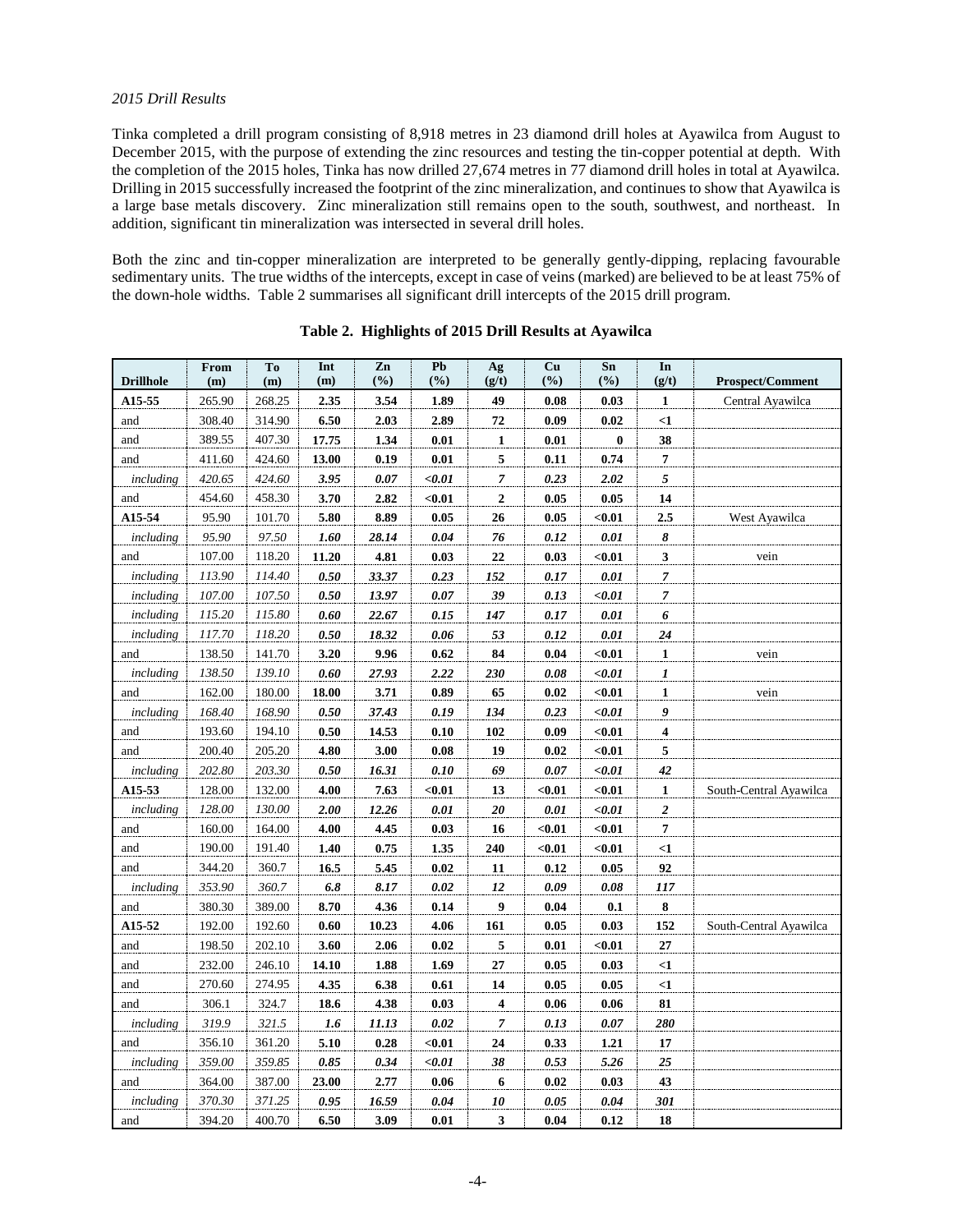| $0.01$<br>93<br>A15-51<br>376.00<br>380.10<br>4.10<br>3.05<br>0.03<br>$\mathbf{1}$<br>$0.01$<br>East Ayawilca<br>A15-50<br>392.60<br>1.97<br>$0.01$<br>1<br>0.01<br>13<br>East Ayawilca<br>384.60<br>8.00<br>$0.01$<br>A15-49<br>30.90<br>0.80<br>7.56<br>0.73<br>50<br>0.04<br>0.03<br>40<br>Central-East Ayawilca<br>31.70<br>59<br>$0.01\,$<br>84.50<br>85.00<br>0.50<br>19.60<br>0.14<br>0.12<br>83<br>and<br>167.70<br>174.20<br>6.50<br>0.85<br>0.05<br>0.19<br>and<br>1.15<br>87<br>$\leq$ 1<br>279.70<br>288.00<br>8.30<br>3.57<br>2.07<br>28<br>0.03<br>0.06<br>5<br>and<br>2.49<br>302.00<br>309.80<br>7.80<br>1.45<br>25<br>0.02<br>0.03<br>$\leq1$<br>and<br>393.90<br>403.40<br>9.5<br>0.39<br>0.02<br>12<br>0.26<br>0.88<br>8<br>and<br>$\pmb{8}$<br>including<br>396.60<br>399.00<br>2.4<br>0.03<br>$0.01$<br>0.43<br>2.39<br>6<br>0.24<br>0.20<br>$0.01$<br>A15-47<br>152.30<br>154.65<br>2.35<br>210<br>0.01<br>$<$ 1<br>vein<br>179.00<br>178.35<br>5.87<br>133<br>0.07<br>$0.01$<br>West-Central Ayawilca<br>and<br>0.65<br>5.21<br>$<$ 1<br>$\overline{\mathbf{4}}$<br>390.00<br>4.00<br>3.64<br>$0.01$<br>1<br>0.02<br>0.05<br>and<br>386.00<br>398.50<br>2.50<br>5.14<br>$0.01$<br>10<br>0.10<br>0.13<br>210<br>and<br>396.00<br>A15-46<br>99.20<br>37.25<br>2.29<br>255<br>0.04<br>347<br>101.30<br>2.10<br>0.15<br>vein<br>192.00<br>6.30<br>3.10<br>0.01<br>5<br>0.01<br>$0.01$<br>9<br>West-Central Ayawilca<br>185.70<br>and<br>6.23<br>9.92<br>308<br>0.26<br>230.70<br>231.20<br>0.50<br>0.03<br>$\mathbf{1}$<br>and<br>246.50<br>248.00<br>1.50<br>3.41<br>2.49<br>97<br>0.14<br>$0.01$<br>and<br>1<br>A15-45<br>109.40<br>109.90<br>0.50<br>10.75<br>0.12<br>36<br>0.03<br>0.04<br>73<br>Central Ayawilca<br>and<br>115.40<br>115.90<br>0.50<br>17.69<br>0.08<br>33<br>0.03<br>$0.01$<br>45<br>$\boldsymbol{2}$<br>168.20<br>174.50<br>6.30<br>2.12<br>0.02<br>$0.01$<br>$0.01$<br>16<br>and<br>2.30<br>0.91<br>13<br>0.04<br>$0.01$<br>$\mathbf{1}$<br>308.00<br>314.00<br>6.00<br>and<br>2.36<br>0.53<br>$\bf 8$<br>$0.01\,$<br>0.07<br>$\mathbf 1$<br>344.00<br>350.00<br>6.00<br>and<br>376.00<br>5<br>and<br>367.25<br>8.75<br>3.00<br>0.17<br>0.02<br>0.04<br>12<br>6<br>373.00<br>374.40<br>1.40<br>8.96<br>0.05<br>11<br>0.07<br>0.03<br>including<br>5<br>7<br>2.70<br>0.08<br>0.00<br>0.05<br>and<br>381.80<br>384.50<br>5.47<br>23<br>28<br>A15-44<br>178.70<br>4.90<br>3.21<br>0.06<br>0.02<br>$0.01$<br>172.80<br>South-Central Ayawilca<br>0.04<br>305.90<br>310.90<br>5.00<br>2.80<br>0.02<br>6<br>$0.01$<br>23<br>and<br>$0.01$<br>350.55<br>365.40<br>14.85<br>0.46<br>26<br>0.36<br>1.10<br>15<br>and<br>358.00<br>363.65<br>including<br>0.05<br>$0.01$<br>0.56<br>5.65<br>47<br>2.16<br>$16$<br>A15-43<br>130.70<br>134.00<br>3.30<br>14.87<br>0.07<br>0.05<br>0.04<br>99<br>23<br>vein<br>2.24<br>and<br>151.30<br>156.10<br>4.80<br>1.08<br>0.02<br>$0.01$<br>Central Ayawilca<br>16<br>$<$ 1<br>177.20<br>29.30<br>2.16<br>0.31<br>7<br>0.01<br>$0.01$<br>27<br>and<br>206.50<br>5<br>52<br>221.00<br>252.30<br>31.30<br>2.63<br>0.01<br>0.08<br>$0.01$<br>and<br>222.50<br>226.00<br>4.74<br>$0.01$<br>0.02<br>63<br>including<br>3.50<br>4<br>$0.01$<br>281.90<br>329.60<br>$\overline{\mathbf{4}}$<br>$\overline{\mathbf{4}}$<br>and<br>47.70<br>0.08<br>0.00<br>0.20<br>0.47<br>6<br>314.00<br>320.00<br>6.00<br>0.01<br>0.00<br>10<br>0.52<br>1.28<br>including<br>A15-42<br>$78.00\,$<br>82.00<br>4.00<br>2.80<br>0.02<br>12<br>0.02<br>$0.01$<br>$\mathbf{1}$<br>West Ayawilca<br>110.00<br>116.50<br>6.50<br>3.03<br>0.01<br>7<br>0.01<br>$0.01$<br>$\leq$ 1<br>and<br>115.40<br>17<br>0.04<br>including<br>116.50<br>1.10<br>13.02<br>0.04<br>$0.01$<br>$\overline{I}$<br>1.74<br>0.03<br>$0.01$<br>and<br>170.00<br>176.00<br>6.00<br>1.03<br>112<br><1<br>A15-41<br>82.40<br>86.00<br>3.60<br>15.35<br>0.06<br>31<br>0.05<br>0.01<br>103<br>vein<br>82.40<br>84.30<br>28.08<br>0.04<br>0.02<br>Central Ayawilca<br>including<br>1.90<br>45<br>0.10<br>190<br>233.70<br>242.70<br>9.00<br>4.31<br>1.25<br>${\bf 29}$<br>0.06<br>$0.01\,$<br>and<br>$\mathbf{1}$<br>268.10<br>273.40<br>5.30<br>4.35<br>0.45<br>9<br>0.03<br>0.01<br>3<br>and<br>$\overline{\mathbf{5}}$<br>294.50<br>8.00<br>1.43<br>0.29<br>8<br>0.01<br>0.02<br>286.50<br>and<br>306.00<br>308.40<br>2.40<br>6.71<br>0.01<br>3<br>0.06<br>0.03<br>172<br>and<br>$\boldsymbol{7}$<br>and<br>310.00<br>354.00<br>0.01<br>0.03<br>44.00<br>0.18<br>4<br>0.13<br>7.00<br>3.89<br>$0.01$<br>3<br>$0.01$<br>$\mathbf{1}$<br>A15-40<br>55.00<br>62.00<br>$<$ 0.01<br>South-Central Ayawilca<br>0.18<br>8<br>0.04<br>201.60<br>223.50<br>21.90<br>1.89<br>0.03<br>13<br>and<br>0.23<br>8<br>62<br>231.40<br>248.50<br>17.10<br>3.42<br>0.05<br>0.03<br>and<br>241.75<br>7.95<br>0.04<br>9<br>0.07<br>0.04<br>including<br>233.80<br>5.31<br>91<br>300.20<br>301.20<br>1.00<br>7.67<br>0.14<br>36<br>0.06<br>0.02<br>140<br>and | <b>Drillhole</b> | From<br>(m) | To<br>(m) | Int<br>(m) | Zn<br>(%) | P <sub>b</sub><br>(%) | Ag<br>(g/t) | Cu<br>(%) | Sn<br>(%) | In<br>(g/t) | <b>Prospect/Comment</b> |
|----------------------------------------------------------------------------------------------------------------------------------------------------------------------------------------------------------------------------------------------------------------------------------------------------------------------------------------------------------------------------------------------------------------------------------------------------------------------------------------------------------------------------------------------------------------------------------------------------------------------------------------------------------------------------------------------------------------------------------------------------------------------------------------------------------------------------------------------------------------------------------------------------------------------------------------------------------------------------------------------------------------------------------------------------------------------------------------------------------------------------------------------------------------------------------------------------------------------------------------------------------------------------------------------------------------------------------------------------------------------------------------------------------------------------------------------------------------------------------------------------------------------------------------------------------------------------------------------------------------------------------------------------------------------------------------------------------------------------------------------------------------------------------------------------------------------------------------------------------------------------------------------------------------------------------------------------------------------------------------------------------------------------------------------------------------------------------------------------------------------------------------------------------------------------------------------------------------------------------------------------------------------------------------------------------------------------------------------------------------------------------------------------------------------------------------------------------------------------------------------------------------------------------------------------------------------------------------------------------------------------------------------------------------------------------------------------------------------------------------------------------------------------------------------------------------------------------------------------------------------------------------------------------------------------------------------------------------------------------------------------------------------------------------------------------------------------------------------------------------------------------------------------------------------------------------------------------------------------------------------------------------------------------------------------------------------------------------------------------------------------------------------------------------------------------------------------------------------------------------------------------------------------------------------------------------------------------------------------------------------------------------------------------------------------------------------------------------------------------------------------------------------------------------------------------------------------------------------------------------------------------------------------------------------------------------------------------------------------------------------------------------------------------------------------------------------------------------------------------------------------------------------------------------------------------------------------------------------------------------------------------------------------------------------------------------------------------------------------------------------------------------------------------------------------------------------------------------------------------------------------------------------------------------------------------------------------------------------------------------------------------------------------------------------------------------------------------------------------------------------------------------------------------------------------------------------------------------------------------------------------------------------------------------------------------------------------------|------------------|-------------|-----------|------------|-----------|-----------------------|-------------|-----------|-----------|-------------|-------------------------|
|                                                                                                                                                                                                                                                                                                                                                                                                                                                                                                                                                                                                                                                                                                                                                                                                                                                                                                                                                                                                                                                                                                                                                                                                                                                                                                                                                                                                                                                                                                                                                                                                                                                                                                                                                                                                                                                                                                                                                                                                                                                                                                                                                                                                                                                                                                                                                                                                                                                                                                                                                                                                                                                                                                                                                                                                                                                                                                                                                                                                                                                                                                                                                                                                                                                                                                                                                                                                                                                                                                                                                                                                                                                                                                                                                                                                                                                                                                                                                                                                                                                                                                                                                                                                                                                                                                                                                                                                                                                                                                                                                                                                                                                                                                                                                                                                                                                                                                                                                          |                  |             |           |            |           |                       |             |           |           |             |                         |
|                                                                                                                                                                                                                                                                                                                                                                                                                                                                                                                                                                                                                                                                                                                                                                                                                                                                                                                                                                                                                                                                                                                                                                                                                                                                                                                                                                                                                                                                                                                                                                                                                                                                                                                                                                                                                                                                                                                                                                                                                                                                                                                                                                                                                                                                                                                                                                                                                                                                                                                                                                                                                                                                                                                                                                                                                                                                                                                                                                                                                                                                                                                                                                                                                                                                                                                                                                                                                                                                                                                                                                                                                                                                                                                                                                                                                                                                                                                                                                                                                                                                                                                                                                                                                                                                                                                                                                                                                                                                                                                                                                                                                                                                                                                                                                                                                                                                                                                                                          |                  |             |           |            |           |                       |             |           |           |             |                         |
|                                                                                                                                                                                                                                                                                                                                                                                                                                                                                                                                                                                                                                                                                                                                                                                                                                                                                                                                                                                                                                                                                                                                                                                                                                                                                                                                                                                                                                                                                                                                                                                                                                                                                                                                                                                                                                                                                                                                                                                                                                                                                                                                                                                                                                                                                                                                                                                                                                                                                                                                                                                                                                                                                                                                                                                                                                                                                                                                                                                                                                                                                                                                                                                                                                                                                                                                                                                                                                                                                                                                                                                                                                                                                                                                                                                                                                                                                                                                                                                                                                                                                                                                                                                                                                                                                                                                                                                                                                                                                                                                                                                                                                                                                                                                                                                                                                                                                                                                                          |                  |             |           |            |           |                       |             |           |           |             |                         |
|                                                                                                                                                                                                                                                                                                                                                                                                                                                                                                                                                                                                                                                                                                                                                                                                                                                                                                                                                                                                                                                                                                                                                                                                                                                                                                                                                                                                                                                                                                                                                                                                                                                                                                                                                                                                                                                                                                                                                                                                                                                                                                                                                                                                                                                                                                                                                                                                                                                                                                                                                                                                                                                                                                                                                                                                                                                                                                                                                                                                                                                                                                                                                                                                                                                                                                                                                                                                                                                                                                                                                                                                                                                                                                                                                                                                                                                                                                                                                                                                                                                                                                                                                                                                                                                                                                                                                                                                                                                                                                                                                                                                                                                                                                                                                                                                                                                                                                                                                          |                  |             |           |            |           |                       |             |           |           |             |                         |
|                                                                                                                                                                                                                                                                                                                                                                                                                                                                                                                                                                                                                                                                                                                                                                                                                                                                                                                                                                                                                                                                                                                                                                                                                                                                                                                                                                                                                                                                                                                                                                                                                                                                                                                                                                                                                                                                                                                                                                                                                                                                                                                                                                                                                                                                                                                                                                                                                                                                                                                                                                                                                                                                                                                                                                                                                                                                                                                                                                                                                                                                                                                                                                                                                                                                                                                                                                                                                                                                                                                                                                                                                                                                                                                                                                                                                                                                                                                                                                                                                                                                                                                                                                                                                                                                                                                                                                                                                                                                                                                                                                                                                                                                                                                                                                                                                                                                                                                                                          |                  |             |           |            |           |                       |             |           |           |             |                         |
|                                                                                                                                                                                                                                                                                                                                                                                                                                                                                                                                                                                                                                                                                                                                                                                                                                                                                                                                                                                                                                                                                                                                                                                                                                                                                                                                                                                                                                                                                                                                                                                                                                                                                                                                                                                                                                                                                                                                                                                                                                                                                                                                                                                                                                                                                                                                                                                                                                                                                                                                                                                                                                                                                                                                                                                                                                                                                                                                                                                                                                                                                                                                                                                                                                                                                                                                                                                                                                                                                                                                                                                                                                                                                                                                                                                                                                                                                                                                                                                                                                                                                                                                                                                                                                                                                                                                                                                                                                                                                                                                                                                                                                                                                                                                                                                                                                                                                                                                                          |                  |             |           |            |           |                       |             |           |           |             |                         |
|                                                                                                                                                                                                                                                                                                                                                                                                                                                                                                                                                                                                                                                                                                                                                                                                                                                                                                                                                                                                                                                                                                                                                                                                                                                                                                                                                                                                                                                                                                                                                                                                                                                                                                                                                                                                                                                                                                                                                                                                                                                                                                                                                                                                                                                                                                                                                                                                                                                                                                                                                                                                                                                                                                                                                                                                                                                                                                                                                                                                                                                                                                                                                                                                                                                                                                                                                                                                                                                                                                                                                                                                                                                                                                                                                                                                                                                                                                                                                                                                                                                                                                                                                                                                                                                                                                                                                                                                                                                                                                                                                                                                                                                                                                                                                                                                                                                                                                                                                          |                  |             |           |            |           |                       |             |           |           |             |                         |
|                                                                                                                                                                                                                                                                                                                                                                                                                                                                                                                                                                                                                                                                                                                                                                                                                                                                                                                                                                                                                                                                                                                                                                                                                                                                                                                                                                                                                                                                                                                                                                                                                                                                                                                                                                                                                                                                                                                                                                                                                                                                                                                                                                                                                                                                                                                                                                                                                                                                                                                                                                                                                                                                                                                                                                                                                                                                                                                                                                                                                                                                                                                                                                                                                                                                                                                                                                                                                                                                                                                                                                                                                                                                                                                                                                                                                                                                                                                                                                                                                                                                                                                                                                                                                                                                                                                                                                                                                                                                                                                                                                                                                                                                                                                                                                                                                                                                                                                                                          |                  |             |           |            |           |                       |             |           |           |             |                         |
|                                                                                                                                                                                                                                                                                                                                                                                                                                                                                                                                                                                                                                                                                                                                                                                                                                                                                                                                                                                                                                                                                                                                                                                                                                                                                                                                                                                                                                                                                                                                                                                                                                                                                                                                                                                                                                                                                                                                                                                                                                                                                                                                                                                                                                                                                                                                                                                                                                                                                                                                                                                                                                                                                                                                                                                                                                                                                                                                                                                                                                                                                                                                                                                                                                                                                                                                                                                                                                                                                                                                                                                                                                                                                                                                                                                                                                                                                                                                                                                                                                                                                                                                                                                                                                                                                                                                                                                                                                                                                                                                                                                                                                                                                                                                                                                                                                                                                                                                                          |                  |             |           |            |           |                       |             |           |           |             |                         |
|                                                                                                                                                                                                                                                                                                                                                                                                                                                                                                                                                                                                                                                                                                                                                                                                                                                                                                                                                                                                                                                                                                                                                                                                                                                                                                                                                                                                                                                                                                                                                                                                                                                                                                                                                                                                                                                                                                                                                                                                                                                                                                                                                                                                                                                                                                                                                                                                                                                                                                                                                                                                                                                                                                                                                                                                                                                                                                                                                                                                                                                                                                                                                                                                                                                                                                                                                                                                                                                                                                                                                                                                                                                                                                                                                                                                                                                                                                                                                                                                                                                                                                                                                                                                                                                                                                                                                                                                                                                                                                                                                                                                                                                                                                                                                                                                                                                                                                                                                          |                  |             |           |            |           |                       |             |           |           |             |                         |
|                                                                                                                                                                                                                                                                                                                                                                                                                                                                                                                                                                                                                                                                                                                                                                                                                                                                                                                                                                                                                                                                                                                                                                                                                                                                                                                                                                                                                                                                                                                                                                                                                                                                                                                                                                                                                                                                                                                                                                                                                                                                                                                                                                                                                                                                                                                                                                                                                                                                                                                                                                                                                                                                                                                                                                                                                                                                                                                                                                                                                                                                                                                                                                                                                                                                                                                                                                                                                                                                                                                                                                                                                                                                                                                                                                                                                                                                                                                                                                                                                                                                                                                                                                                                                                                                                                                                                                                                                                                                                                                                                                                                                                                                                                                                                                                                                                                                                                                                                          |                  |             |           |            |           |                       |             |           |           |             |                         |
|                                                                                                                                                                                                                                                                                                                                                                                                                                                                                                                                                                                                                                                                                                                                                                                                                                                                                                                                                                                                                                                                                                                                                                                                                                                                                                                                                                                                                                                                                                                                                                                                                                                                                                                                                                                                                                                                                                                                                                                                                                                                                                                                                                                                                                                                                                                                                                                                                                                                                                                                                                                                                                                                                                                                                                                                                                                                                                                                                                                                                                                                                                                                                                                                                                                                                                                                                                                                                                                                                                                                                                                                                                                                                                                                                                                                                                                                                                                                                                                                                                                                                                                                                                                                                                                                                                                                                                                                                                                                                                                                                                                                                                                                                                                                                                                                                                                                                                                                                          |                  |             |           |            |           |                       |             |           |           |             |                         |
|                                                                                                                                                                                                                                                                                                                                                                                                                                                                                                                                                                                                                                                                                                                                                                                                                                                                                                                                                                                                                                                                                                                                                                                                                                                                                                                                                                                                                                                                                                                                                                                                                                                                                                                                                                                                                                                                                                                                                                                                                                                                                                                                                                                                                                                                                                                                                                                                                                                                                                                                                                                                                                                                                                                                                                                                                                                                                                                                                                                                                                                                                                                                                                                                                                                                                                                                                                                                                                                                                                                                                                                                                                                                                                                                                                                                                                                                                                                                                                                                                                                                                                                                                                                                                                                                                                                                                                                                                                                                                                                                                                                                                                                                                                                                                                                                                                                                                                                                                          |                  |             |           |            |           |                       |             |           |           |             |                         |
|                                                                                                                                                                                                                                                                                                                                                                                                                                                                                                                                                                                                                                                                                                                                                                                                                                                                                                                                                                                                                                                                                                                                                                                                                                                                                                                                                                                                                                                                                                                                                                                                                                                                                                                                                                                                                                                                                                                                                                                                                                                                                                                                                                                                                                                                                                                                                                                                                                                                                                                                                                                                                                                                                                                                                                                                                                                                                                                                                                                                                                                                                                                                                                                                                                                                                                                                                                                                                                                                                                                                                                                                                                                                                                                                                                                                                                                                                                                                                                                                                                                                                                                                                                                                                                                                                                                                                                                                                                                                                                                                                                                                                                                                                                                                                                                                                                                                                                                                                          |                  |             |           |            |           |                       |             |           |           |             |                         |
|                                                                                                                                                                                                                                                                                                                                                                                                                                                                                                                                                                                                                                                                                                                                                                                                                                                                                                                                                                                                                                                                                                                                                                                                                                                                                                                                                                                                                                                                                                                                                                                                                                                                                                                                                                                                                                                                                                                                                                                                                                                                                                                                                                                                                                                                                                                                                                                                                                                                                                                                                                                                                                                                                                                                                                                                                                                                                                                                                                                                                                                                                                                                                                                                                                                                                                                                                                                                                                                                                                                                                                                                                                                                                                                                                                                                                                                                                                                                                                                                                                                                                                                                                                                                                                                                                                                                                                                                                                                                                                                                                                                                                                                                                                                                                                                                                                                                                                                                                          |                  |             |           |            |           |                       |             |           |           |             |                         |
|                                                                                                                                                                                                                                                                                                                                                                                                                                                                                                                                                                                                                                                                                                                                                                                                                                                                                                                                                                                                                                                                                                                                                                                                                                                                                                                                                                                                                                                                                                                                                                                                                                                                                                                                                                                                                                                                                                                                                                                                                                                                                                                                                                                                                                                                                                                                                                                                                                                                                                                                                                                                                                                                                                                                                                                                                                                                                                                                                                                                                                                                                                                                                                                                                                                                                                                                                                                                                                                                                                                                                                                                                                                                                                                                                                                                                                                                                                                                                                                                                                                                                                                                                                                                                                                                                                                                                                                                                                                                                                                                                                                                                                                                                                                                                                                                                                                                                                                                                          |                  |             |           |            |           |                       |             |           |           |             |                         |
|                                                                                                                                                                                                                                                                                                                                                                                                                                                                                                                                                                                                                                                                                                                                                                                                                                                                                                                                                                                                                                                                                                                                                                                                                                                                                                                                                                                                                                                                                                                                                                                                                                                                                                                                                                                                                                                                                                                                                                                                                                                                                                                                                                                                                                                                                                                                                                                                                                                                                                                                                                                                                                                                                                                                                                                                                                                                                                                                                                                                                                                                                                                                                                                                                                                                                                                                                                                                                                                                                                                                                                                                                                                                                                                                                                                                                                                                                                                                                                                                                                                                                                                                                                                                                                                                                                                                                                                                                                                                                                                                                                                                                                                                                                                                                                                                                                                                                                                                                          |                  |             |           |            |           |                       |             |           |           |             |                         |
|                                                                                                                                                                                                                                                                                                                                                                                                                                                                                                                                                                                                                                                                                                                                                                                                                                                                                                                                                                                                                                                                                                                                                                                                                                                                                                                                                                                                                                                                                                                                                                                                                                                                                                                                                                                                                                                                                                                                                                                                                                                                                                                                                                                                                                                                                                                                                                                                                                                                                                                                                                                                                                                                                                                                                                                                                                                                                                                                                                                                                                                                                                                                                                                                                                                                                                                                                                                                                                                                                                                                                                                                                                                                                                                                                                                                                                                                                                                                                                                                                                                                                                                                                                                                                                                                                                                                                                                                                                                                                                                                                                                                                                                                                                                                                                                                                                                                                                                                                          |                  |             |           |            |           |                       |             |           |           |             |                         |
|                                                                                                                                                                                                                                                                                                                                                                                                                                                                                                                                                                                                                                                                                                                                                                                                                                                                                                                                                                                                                                                                                                                                                                                                                                                                                                                                                                                                                                                                                                                                                                                                                                                                                                                                                                                                                                                                                                                                                                                                                                                                                                                                                                                                                                                                                                                                                                                                                                                                                                                                                                                                                                                                                                                                                                                                                                                                                                                                                                                                                                                                                                                                                                                                                                                                                                                                                                                                                                                                                                                                                                                                                                                                                                                                                                                                                                                                                                                                                                                                                                                                                                                                                                                                                                                                                                                                                                                                                                                                                                                                                                                                                                                                                                                                                                                                                                                                                                                                                          |                  |             |           |            |           |                       |             |           |           |             |                         |
|                                                                                                                                                                                                                                                                                                                                                                                                                                                                                                                                                                                                                                                                                                                                                                                                                                                                                                                                                                                                                                                                                                                                                                                                                                                                                                                                                                                                                                                                                                                                                                                                                                                                                                                                                                                                                                                                                                                                                                                                                                                                                                                                                                                                                                                                                                                                                                                                                                                                                                                                                                                                                                                                                                                                                                                                                                                                                                                                                                                                                                                                                                                                                                                                                                                                                                                                                                                                                                                                                                                                                                                                                                                                                                                                                                                                                                                                                                                                                                                                                                                                                                                                                                                                                                                                                                                                                                                                                                                                                                                                                                                                                                                                                                                                                                                                                                                                                                                                                          |                  |             |           |            |           |                       |             |           |           |             |                         |
|                                                                                                                                                                                                                                                                                                                                                                                                                                                                                                                                                                                                                                                                                                                                                                                                                                                                                                                                                                                                                                                                                                                                                                                                                                                                                                                                                                                                                                                                                                                                                                                                                                                                                                                                                                                                                                                                                                                                                                                                                                                                                                                                                                                                                                                                                                                                                                                                                                                                                                                                                                                                                                                                                                                                                                                                                                                                                                                                                                                                                                                                                                                                                                                                                                                                                                                                                                                                                                                                                                                                                                                                                                                                                                                                                                                                                                                                                                                                                                                                                                                                                                                                                                                                                                                                                                                                                                                                                                                                                                                                                                                                                                                                                                                                                                                                                                                                                                                                                          |                  |             |           |            |           |                       |             |           |           |             |                         |
|                                                                                                                                                                                                                                                                                                                                                                                                                                                                                                                                                                                                                                                                                                                                                                                                                                                                                                                                                                                                                                                                                                                                                                                                                                                                                                                                                                                                                                                                                                                                                                                                                                                                                                                                                                                                                                                                                                                                                                                                                                                                                                                                                                                                                                                                                                                                                                                                                                                                                                                                                                                                                                                                                                                                                                                                                                                                                                                                                                                                                                                                                                                                                                                                                                                                                                                                                                                                                                                                                                                                                                                                                                                                                                                                                                                                                                                                                                                                                                                                                                                                                                                                                                                                                                                                                                                                                                                                                                                                                                                                                                                                                                                                                                                                                                                                                                                                                                                                                          |                  |             |           |            |           |                       |             |           |           |             |                         |
|                                                                                                                                                                                                                                                                                                                                                                                                                                                                                                                                                                                                                                                                                                                                                                                                                                                                                                                                                                                                                                                                                                                                                                                                                                                                                                                                                                                                                                                                                                                                                                                                                                                                                                                                                                                                                                                                                                                                                                                                                                                                                                                                                                                                                                                                                                                                                                                                                                                                                                                                                                                                                                                                                                                                                                                                                                                                                                                                                                                                                                                                                                                                                                                                                                                                                                                                                                                                                                                                                                                                                                                                                                                                                                                                                                                                                                                                                                                                                                                                                                                                                                                                                                                                                                                                                                                                                                                                                                                                                                                                                                                                                                                                                                                                                                                                                                                                                                                                                          |                  |             |           |            |           |                       |             |           |           |             |                         |
|                                                                                                                                                                                                                                                                                                                                                                                                                                                                                                                                                                                                                                                                                                                                                                                                                                                                                                                                                                                                                                                                                                                                                                                                                                                                                                                                                                                                                                                                                                                                                                                                                                                                                                                                                                                                                                                                                                                                                                                                                                                                                                                                                                                                                                                                                                                                                                                                                                                                                                                                                                                                                                                                                                                                                                                                                                                                                                                                                                                                                                                                                                                                                                                                                                                                                                                                                                                                                                                                                                                                                                                                                                                                                                                                                                                                                                                                                                                                                                                                                                                                                                                                                                                                                                                                                                                                                                                                                                                                                                                                                                                                                                                                                                                                                                                                                                                                                                                                                          |                  |             |           |            |           |                       |             |           |           |             |                         |
|                                                                                                                                                                                                                                                                                                                                                                                                                                                                                                                                                                                                                                                                                                                                                                                                                                                                                                                                                                                                                                                                                                                                                                                                                                                                                                                                                                                                                                                                                                                                                                                                                                                                                                                                                                                                                                                                                                                                                                                                                                                                                                                                                                                                                                                                                                                                                                                                                                                                                                                                                                                                                                                                                                                                                                                                                                                                                                                                                                                                                                                                                                                                                                                                                                                                                                                                                                                                                                                                                                                                                                                                                                                                                                                                                                                                                                                                                                                                                                                                                                                                                                                                                                                                                                                                                                                                                                                                                                                                                                                                                                                                                                                                                                                                                                                                                                                                                                                                                          |                  |             |           |            |           |                       |             |           |           |             |                         |
|                                                                                                                                                                                                                                                                                                                                                                                                                                                                                                                                                                                                                                                                                                                                                                                                                                                                                                                                                                                                                                                                                                                                                                                                                                                                                                                                                                                                                                                                                                                                                                                                                                                                                                                                                                                                                                                                                                                                                                                                                                                                                                                                                                                                                                                                                                                                                                                                                                                                                                                                                                                                                                                                                                                                                                                                                                                                                                                                                                                                                                                                                                                                                                                                                                                                                                                                                                                                                                                                                                                                                                                                                                                                                                                                                                                                                                                                                                                                                                                                                                                                                                                                                                                                                                                                                                                                                                                                                                                                                                                                                                                                                                                                                                                                                                                                                                                                                                                                                          |                  |             |           |            |           |                       |             |           |           |             |                         |
|                                                                                                                                                                                                                                                                                                                                                                                                                                                                                                                                                                                                                                                                                                                                                                                                                                                                                                                                                                                                                                                                                                                                                                                                                                                                                                                                                                                                                                                                                                                                                                                                                                                                                                                                                                                                                                                                                                                                                                                                                                                                                                                                                                                                                                                                                                                                                                                                                                                                                                                                                                                                                                                                                                                                                                                                                                                                                                                                                                                                                                                                                                                                                                                                                                                                                                                                                                                                                                                                                                                                                                                                                                                                                                                                                                                                                                                                                                                                                                                                                                                                                                                                                                                                                                                                                                                                                                                                                                                                                                                                                                                                                                                                                                                                                                                                                                                                                                                                                          |                  |             |           |            |           |                       |             |           |           |             |                         |
|                                                                                                                                                                                                                                                                                                                                                                                                                                                                                                                                                                                                                                                                                                                                                                                                                                                                                                                                                                                                                                                                                                                                                                                                                                                                                                                                                                                                                                                                                                                                                                                                                                                                                                                                                                                                                                                                                                                                                                                                                                                                                                                                                                                                                                                                                                                                                                                                                                                                                                                                                                                                                                                                                                                                                                                                                                                                                                                                                                                                                                                                                                                                                                                                                                                                                                                                                                                                                                                                                                                                                                                                                                                                                                                                                                                                                                                                                                                                                                                                                                                                                                                                                                                                                                                                                                                                                                                                                                                                                                                                                                                                                                                                                                                                                                                                                                                                                                                                                          |                  |             |           |            |           |                       |             |           |           |             |                         |
|                                                                                                                                                                                                                                                                                                                                                                                                                                                                                                                                                                                                                                                                                                                                                                                                                                                                                                                                                                                                                                                                                                                                                                                                                                                                                                                                                                                                                                                                                                                                                                                                                                                                                                                                                                                                                                                                                                                                                                                                                                                                                                                                                                                                                                                                                                                                                                                                                                                                                                                                                                                                                                                                                                                                                                                                                                                                                                                                                                                                                                                                                                                                                                                                                                                                                                                                                                                                                                                                                                                                                                                                                                                                                                                                                                                                                                                                                                                                                                                                                                                                                                                                                                                                                                                                                                                                                                                                                                                                                                                                                                                                                                                                                                                                                                                                                                                                                                                                                          |                  |             |           |            |           |                       |             |           |           |             |                         |
|                                                                                                                                                                                                                                                                                                                                                                                                                                                                                                                                                                                                                                                                                                                                                                                                                                                                                                                                                                                                                                                                                                                                                                                                                                                                                                                                                                                                                                                                                                                                                                                                                                                                                                                                                                                                                                                                                                                                                                                                                                                                                                                                                                                                                                                                                                                                                                                                                                                                                                                                                                                                                                                                                                                                                                                                                                                                                                                                                                                                                                                                                                                                                                                                                                                                                                                                                                                                                                                                                                                                                                                                                                                                                                                                                                                                                                                                                                                                                                                                                                                                                                                                                                                                                                                                                                                                                                                                                                                                                                                                                                                                                                                                                                                                                                                                                                                                                                                                                          |                  |             |           |            |           |                       |             |           |           |             |                         |
|                                                                                                                                                                                                                                                                                                                                                                                                                                                                                                                                                                                                                                                                                                                                                                                                                                                                                                                                                                                                                                                                                                                                                                                                                                                                                                                                                                                                                                                                                                                                                                                                                                                                                                                                                                                                                                                                                                                                                                                                                                                                                                                                                                                                                                                                                                                                                                                                                                                                                                                                                                                                                                                                                                                                                                                                                                                                                                                                                                                                                                                                                                                                                                                                                                                                                                                                                                                                                                                                                                                                                                                                                                                                                                                                                                                                                                                                                                                                                                                                                                                                                                                                                                                                                                                                                                                                                                                                                                                                                                                                                                                                                                                                                                                                                                                                                                                                                                                                                          |                  |             |           |            |           |                       |             |           |           |             |                         |
|                                                                                                                                                                                                                                                                                                                                                                                                                                                                                                                                                                                                                                                                                                                                                                                                                                                                                                                                                                                                                                                                                                                                                                                                                                                                                                                                                                                                                                                                                                                                                                                                                                                                                                                                                                                                                                                                                                                                                                                                                                                                                                                                                                                                                                                                                                                                                                                                                                                                                                                                                                                                                                                                                                                                                                                                                                                                                                                                                                                                                                                                                                                                                                                                                                                                                                                                                                                                                                                                                                                                                                                                                                                                                                                                                                                                                                                                                                                                                                                                                                                                                                                                                                                                                                                                                                                                                                                                                                                                                                                                                                                                                                                                                                                                                                                                                                                                                                                                                          |                  |             |           |            |           |                       |             |           |           |             |                         |
|                                                                                                                                                                                                                                                                                                                                                                                                                                                                                                                                                                                                                                                                                                                                                                                                                                                                                                                                                                                                                                                                                                                                                                                                                                                                                                                                                                                                                                                                                                                                                                                                                                                                                                                                                                                                                                                                                                                                                                                                                                                                                                                                                                                                                                                                                                                                                                                                                                                                                                                                                                                                                                                                                                                                                                                                                                                                                                                                                                                                                                                                                                                                                                                                                                                                                                                                                                                                                                                                                                                                                                                                                                                                                                                                                                                                                                                                                                                                                                                                                                                                                                                                                                                                                                                                                                                                                                                                                                                                                                                                                                                                                                                                                                                                                                                                                                                                                                                                                          |                  |             |           |            |           |                       |             |           |           |             |                         |
|                                                                                                                                                                                                                                                                                                                                                                                                                                                                                                                                                                                                                                                                                                                                                                                                                                                                                                                                                                                                                                                                                                                                                                                                                                                                                                                                                                                                                                                                                                                                                                                                                                                                                                                                                                                                                                                                                                                                                                                                                                                                                                                                                                                                                                                                                                                                                                                                                                                                                                                                                                                                                                                                                                                                                                                                                                                                                                                                                                                                                                                                                                                                                                                                                                                                                                                                                                                                                                                                                                                                                                                                                                                                                                                                                                                                                                                                                                                                                                                                                                                                                                                                                                                                                                                                                                                                                                                                                                                                                                                                                                                                                                                                                                                                                                                                                                                                                                                                                          |                  |             |           |            |           |                       |             |           |           |             |                         |
|                                                                                                                                                                                                                                                                                                                                                                                                                                                                                                                                                                                                                                                                                                                                                                                                                                                                                                                                                                                                                                                                                                                                                                                                                                                                                                                                                                                                                                                                                                                                                                                                                                                                                                                                                                                                                                                                                                                                                                                                                                                                                                                                                                                                                                                                                                                                                                                                                                                                                                                                                                                                                                                                                                                                                                                                                                                                                                                                                                                                                                                                                                                                                                                                                                                                                                                                                                                                                                                                                                                                                                                                                                                                                                                                                                                                                                                                                                                                                                                                                                                                                                                                                                                                                                                                                                                                                                                                                                                                                                                                                                                                                                                                                                                                                                                                                                                                                                                                                          |                  |             |           |            |           |                       |             |           |           |             |                         |
|                                                                                                                                                                                                                                                                                                                                                                                                                                                                                                                                                                                                                                                                                                                                                                                                                                                                                                                                                                                                                                                                                                                                                                                                                                                                                                                                                                                                                                                                                                                                                                                                                                                                                                                                                                                                                                                                                                                                                                                                                                                                                                                                                                                                                                                                                                                                                                                                                                                                                                                                                                                                                                                                                                                                                                                                                                                                                                                                                                                                                                                                                                                                                                                                                                                                                                                                                                                                                                                                                                                                                                                                                                                                                                                                                                                                                                                                                                                                                                                                                                                                                                                                                                                                                                                                                                                                                                                                                                                                                                                                                                                                                                                                                                                                                                                                                                                                                                                                                          |                  |             |           |            |           |                       |             |           |           |             |                         |
|                                                                                                                                                                                                                                                                                                                                                                                                                                                                                                                                                                                                                                                                                                                                                                                                                                                                                                                                                                                                                                                                                                                                                                                                                                                                                                                                                                                                                                                                                                                                                                                                                                                                                                                                                                                                                                                                                                                                                                                                                                                                                                                                                                                                                                                                                                                                                                                                                                                                                                                                                                                                                                                                                                                                                                                                                                                                                                                                                                                                                                                                                                                                                                                                                                                                                                                                                                                                                                                                                                                                                                                                                                                                                                                                                                                                                                                                                                                                                                                                                                                                                                                                                                                                                                                                                                                                                                                                                                                                                                                                                                                                                                                                                                                                                                                                                                                                                                                                                          |                  |             |           |            |           |                       |             |           |           |             |                         |
|                                                                                                                                                                                                                                                                                                                                                                                                                                                                                                                                                                                                                                                                                                                                                                                                                                                                                                                                                                                                                                                                                                                                                                                                                                                                                                                                                                                                                                                                                                                                                                                                                                                                                                                                                                                                                                                                                                                                                                                                                                                                                                                                                                                                                                                                                                                                                                                                                                                                                                                                                                                                                                                                                                                                                                                                                                                                                                                                                                                                                                                                                                                                                                                                                                                                                                                                                                                                                                                                                                                                                                                                                                                                                                                                                                                                                                                                                                                                                                                                                                                                                                                                                                                                                                                                                                                                                                                                                                                                                                                                                                                                                                                                                                                                                                                                                                                                                                                                                          |                  |             |           |            |           |                       |             |           |           |             |                         |
|                                                                                                                                                                                                                                                                                                                                                                                                                                                                                                                                                                                                                                                                                                                                                                                                                                                                                                                                                                                                                                                                                                                                                                                                                                                                                                                                                                                                                                                                                                                                                                                                                                                                                                                                                                                                                                                                                                                                                                                                                                                                                                                                                                                                                                                                                                                                                                                                                                                                                                                                                                                                                                                                                                                                                                                                                                                                                                                                                                                                                                                                                                                                                                                                                                                                                                                                                                                                                                                                                                                                                                                                                                                                                                                                                                                                                                                                                                                                                                                                                                                                                                                                                                                                                                                                                                                                                                                                                                                                                                                                                                                                                                                                                                                                                                                                                                                                                                                                                          |                  |             |           |            |           |                       |             |           |           |             |                         |
|                                                                                                                                                                                                                                                                                                                                                                                                                                                                                                                                                                                                                                                                                                                                                                                                                                                                                                                                                                                                                                                                                                                                                                                                                                                                                                                                                                                                                                                                                                                                                                                                                                                                                                                                                                                                                                                                                                                                                                                                                                                                                                                                                                                                                                                                                                                                                                                                                                                                                                                                                                                                                                                                                                                                                                                                                                                                                                                                                                                                                                                                                                                                                                                                                                                                                                                                                                                                                                                                                                                                                                                                                                                                                                                                                                                                                                                                                                                                                                                                                                                                                                                                                                                                                                                                                                                                                                                                                                                                                                                                                                                                                                                                                                                                                                                                                                                                                                                                                          |                  |             |           |            |           |                       |             |           |           |             |                         |
|                                                                                                                                                                                                                                                                                                                                                                                                                                                                                                                                                                                                                                                                                                                                                                                                                                                                                                                                                                                                                                                                                                                                                                                                                                                                                                                                                                                                                                                                                                                                                                                                                                                                                                                                                                                                                                                                                                                                                                                                                                                                                                                                                                                                                                                                                                                                                                                                                                                                                                                                                                                                                                                                                                                                                                                                                                                                                                                                                                                                                                                                                                                                                                                                                                                                                                                                                                                                                                                                                                                                                                                                                                                                                                                                                                                                                                                                                                                                                                                                                                                                                                                                                                                                                                                                                                                                                                                                                                                                                                                                                                                                                                                                                                                                                                                                                                                                                                                                                          |                  |             |           |            |           |                       |             |           |           |             |                         |
|                                                                                                                                                                                                                                                                                                                                                                                                                                                                                                                                                                                                                                                                                                                                                                                                                                                                                                                                                                                                                                                                                                                                                                                                                                                                                                                                                                                                                                                                                                                                                                                                                                                                                                                                                                                                                                                                                                                                                                                                                                                                                                                                                                                                                                                                                                                                                                                                                                                                                                                                                                                                                                                                                                                                                                                                                                                                                                                                                                                                                                                                                                                                                                                                                                                                                                                                                                                                                                                                                                                                                                                                                                                                                                                                                                                                                                                                                                                                                                                                                                                                                                                                                                                                                                                                                                                                                                                                                                                                                                                                                                                                                                                                                                                                                                                                                                                                                                                                                          |                  |             |           |            |           |                       |             |           |           |             |                         |
|                                                                                                                                                                                                                                                                                                                                                                                                                                                                                                                                                                                                                                                                                                                                                                                                                                                                                                                                                                                                                                                                                                                                                                                                                                                                                                                                                                                                                                                                                                                                                                                                                                                                                                                                                                                                                                                                                                                                                                                                                                                                                                                                                                                                                                                                                                                                                                                                                                                                                                                                                                                                                                                                                                                                                                                                                                                                                                                                                                                                                                                                                                                                                                                                                                                                                                                                                                                                                                                                                                                                                                                                                                                                                                                                                                                                                                                                                                                                                                                                                                                                                                                                                                                                                                                                                                                                                                                                                                                                                                                                                                                                                                                                                                                                                                                                                                                                                                                                                          |                  |             |           |            |           |                       |             |           |           |             |                         |
|                                                                                                                                                                                                                                                                                                                                                                                                                                                                                                                                                                                                                                                                                                                                                                                                                                                                                                                                                                                                                                                                                                                                                                                                                                                                                                                                                                                                                                                                                                                                                                                                                                                                                                                                                                                                                                                                                                                                                                                                                                                                                                                                                                                                                                                                                                                                                                                                                                                                                                                                                                                                                                                                                                                                                                                                                                                                                                                                                                                                                                                                                                                                                                                                                                                                                                                                                                                                                                                                                                                                                                                                                                                                                                                                                                                                                                                                                                                                                                                                                                                                                                                                                                                                                                                                                                                                                                                                                                                                                                                                                                                                                                                                                                                                                                                                                                                                                                                                                          |                  |             |           |            |           |                       |             |           |           |             |                         |
|                                                                                                                                                                                                                                                                                                                                                                                                                                                                                                                                                                                                                                                                                                                                                                                                                                                                                                                                                                                                                                                                                                                                                                                                                                                                                                                                                                                                                                                                                                                                                                                                                                                                                                                                                                                                                                                                                                                                                                                                                                                                                                                                                                                                                                                                                                                                                                                                                                                                                                                                                                                                                                                                                                                                                                                                                                                                                                                                                                                                                                                                                                                                                                                                                                                                                                                                                                                                                                                                                                                                                                                                                                                                                                                                                                                                                                                                                                                                                                                                                                                                                                                                                                                                                                                                                                                                                                                                                                                                                                                                                                                                                                                                                                                                                                                                                                                                                                                                                          |                  |             |           |            |           |                       |             |           |           |             |                         |
|                                                                                                                                                                                                                                                                                                                                                                                                                                                                                                                                                                                                                                                                                                                                                                                                                                                                                                                                                                                                                                                                                                                                                                                                                                                                                                                                                                                                                                                                                                                                                                                                                                                                                                                                                                                                                                                                                                                                                                                                                                                                                                                                                                                                                                                                                                                                                                                                                                                                                                                                                                                                                                                                                                                                                                                                                                                                                                                                                                                                                                                                                                                                                                                                                                                                                                                                                                                                                                                                                                                                                                                                                                                                                                                                                                                                                                                                                                                                                                                                                                                                                                                                                                                                                                                                                                                                                                                                                                                                                                                                                                                                                                                                                                                                                                                                                                                                                                                                                          |                  |             |           |            |           |                       |             |           |           |             |                         |
|                                                                                                                                                                                                                                                                                                                                                                                                                                                                                                                                                                                                                                                                                                                                                                                                                                                                                                                                                                                                                                                                                                                                                                                                                                                                                                                                                                                                                                                                                                                                                                                                                                                                                                                                                                                                                                                                                                                                                                                                                                                                                                                                                                                                                                                                                                                                                                                                                                                                                                                                                                                                                                                                                                                                                                                                                                                                                                                                                                                                                                                                                                                                                                                                                                                                                                                                                                                                                                                                                                                                                                                                                                                                                                                                                                                                                                                                                                                                                                                                                                                                                                                                                                                                                                                                                                                                                                                                                                                                                                                                                                                                                                                                                                                                                                                                                                                                                                                                                          |                  |             |           |            |           |                       |             |           |           |             |                         |
|                                                                                                                                                                                                                                                                                                                                                                                                                                                                                                                                                                                                                                                                                                                                                                                                                                                                                                                                                                                                                                                                                                                                                                                                                                                                                                                                                                                                                                                                                                                                                                                                                                                                                                                                                                                                                                                                                                                                                                                                                                                                                                                                                                                                                                                                                                                                                                                                                                                                                                                                                                                                                                                                                                                                                                                                                                                                                                                                                                                                                                                                                                                                                                                                                                                                                                                                                                                                                                                                                                                                                                                                                                                                                                                                                                                                                                                                                                                                                                                                                                                                                                                                                                                                                                                                                                                                                                                                                                                                                                                                                                                                                                                                                                                                                                                                                                                                                                                                                          |                  |             |           |            |           |                       |             |           |           |             |                         |
|                                                                                                                                                                                                                                                                                                                                                                                                                                                                                                                                                                                                                                                                                                                                                                                                                                                                                                                                                                                                                                                                                                                                                                                                                                                                                                                                                                                                                                                                                                                                                                                                                                                                                                                                                                                                                                                                                                                                                                                                                                                                                                                                                                                                                                                                                                                                                                                                                                                                                                                                                                                                                                                                                                                                                                                                                                                                                                                                                                                                                                                                                                                                                                                                                                                                                                                                                                                                                                                                                                                                                                                                                                                                                                                                                                                                                                                                                                                                                                                                                                                                                                                                                                                                                                                                                                                                                                                                                                                                                                                                                                                                                                                                                                                                                                                                                                                                                                                                                          |                  |             |           |            |           |                       |             |           |           |             |                         |
|                                                                                                                                                                                                                                                                                                                                                                                                                                                                                                                                                                                                                                                                                                                                                                                                                                                                                                                                                                                                                                                                                                                                                                                                                                                                                                                                                                                                                                                                                                                                                                                                                                                                                                                                                                                                                                                                                                                                                                                                                                                                                                                                                                                                                                                                                                                                                                                                                                                                                                                                                                                                                                                                                                                                                                                                                                                                                                                                                                                                                                                                                                                                                                                                                                                                                                                                                                                                                                                                                                                                                                                                                                                                                                                                                                                                                                                                                                                                                                                                                                                                                                                                                                                                                                                                                                                                                                                                                                                                                                                                                                                                                                                                                                                                                                                                                                                                                                                                                          |                  |             |           |            |           |                       |             |           |           |             |                         |
|                                                                                                                                                                                                                                                                                                                                                                                                                                                                                                                                                                                                                                                                                                                                                                                                                                                                                                                                                                                                                                                                                                                                                                                                                                                                                                                                                                                                                                                                                                                                                                                                                                                                                                                                                                                                                                                                                                                                                                                                                                                                                                                                                                                                                                                                                                                                                                                                                                                                                                                                                                                                                                                                                                                                                                                                                                                                                                                                                                                                                                                                                                                                                                                                                                                                                                                                                                                                                                                                                                                                                                                                                                                                                                                                                                                                                                                                                                                                                                                                                                                                                                                                                                                                                                                                                                                                                                                                                                                                                                                                                                                                                                                                                                                                                                                                                                                                                                                                                          |                  |             |           |            |           |                       |             |           |           |             |                         |
|                                                                                                                                                                                                                                                                                                                                                                                                                                                                                                                                                                                                                                                                                                                                                                                                                                                                                                                                                                                                                                                                                                                                                                                                                                                                                                                                                                                                                                                                                                                                                                                                                                                                                                                                                                                                                                                                                                                                                                                                                                                                                                                                                                                                                                                                                                                                                                                                                                                                                                                                                                                                                                                                                                                                                                                                                                                                                                                                                                                                                                                                                                                                                                                                                                                                                                                                                                                                                                                                                                                                                                                                                                                                                                                                                                                                                                                                                                                                                                                                                                                                                                                                                                                                                                                                                                                                                                                                                                                                                                                                                                                                                                                                                                                                                                                                                                                                                                                                                          |                  |             |           |            |           |                       |             |           |           |             |                         |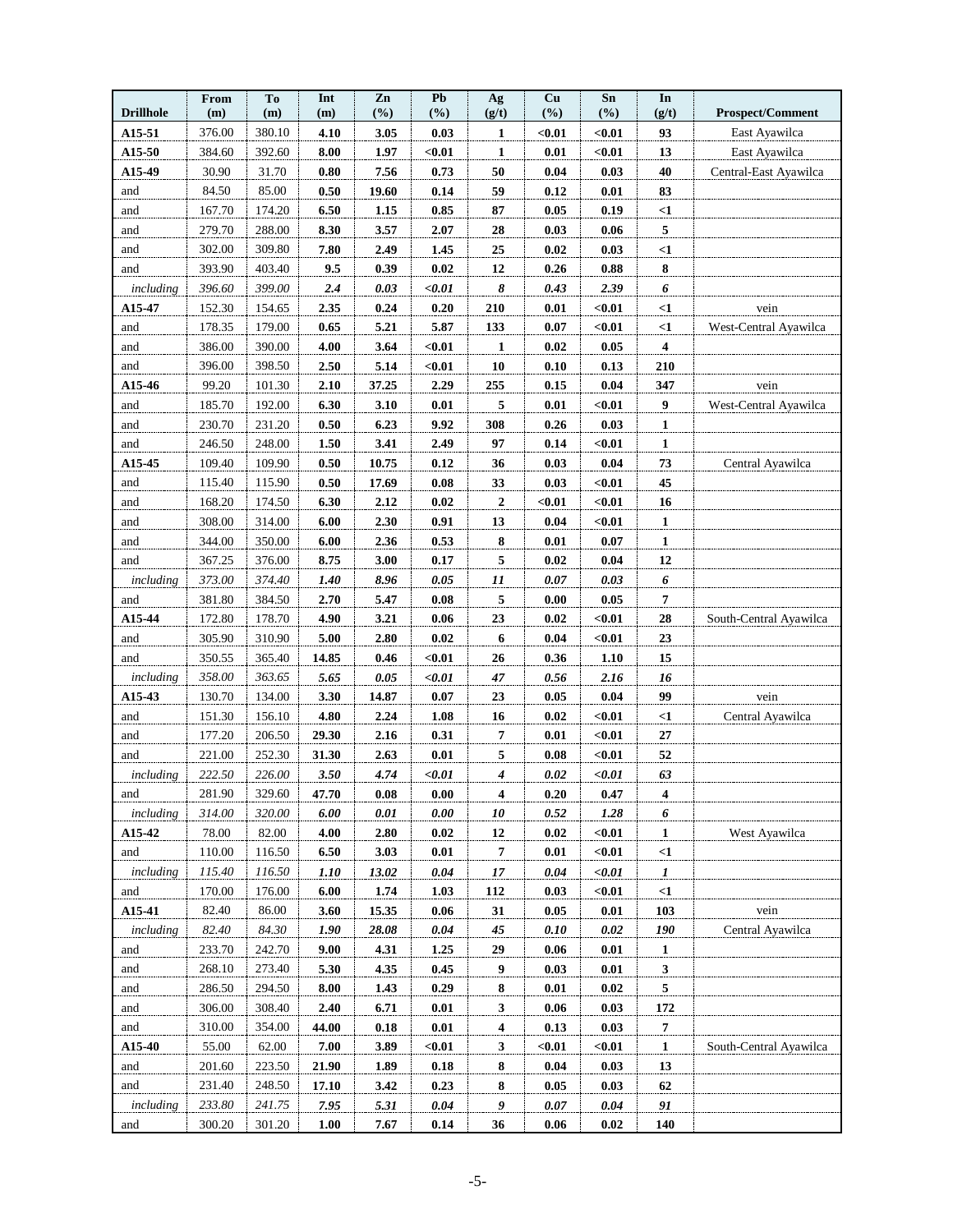| <b>Drillhole</b> | From<br>(m) | T <sub>0</sub><br>(m) | Int<br>(m) | Zn<br>(%) | Pb<br>(%) | Ag<br>(g/t)  | Cu<br>$(\%)$ | Sn<br>(%) | In<br>(g/t)    | <b>Prospect/Comment</b> |
|------------------|-------------|-----------------------|------------|-----------|-----------|--------------|--------------|-----------|----------------|-------------------------|
| and              | 326.20      | 378.5                 | 52.3       | 0.32      | 0.03      | 15           | 0.16         | 1.20      | 9              |                         |
| including        | 328.00      | 341.00                | 13.00      | 0.05      | $0.01$    | 12           | 0.25         | 2.94      | 8              |                         |
| including        | 330.00      | 332.50                | 2.50       | 0.02      | $0.01$    | 10           | 0.18         | 8.81      | 4              |                         |
| A15-39           | 182.60      | 183.60                | 1.00       | 9.64      | 0.01      | 10           | 0.03         | $0.01$    | 23             | South-Central Ayawilca  |
| and              | 294.80      | 303.20                | 8.40       | 3.29      | 0.13      | 9            | 0.01         | 0.06      | 56             |                         |
| and              | 320.00      | 350.00                | 30.00      | 3.53      | 0.10      | 7            | 0.01         | 0.08      | 50             |                         |
| including        | 329.25      | 331.00                | 1.75       | 18.87     | 0.01      | 27           | 0.01         | 0.07      | 226            |                         |
| and              | 370.00      | 452.00                | 82.00      | 0.01      | < 0.01    | 5            | 0.22         | 0.33      | 3              |                         |
| including        | 370.00      | 420.00                | 50.00      | 0.01      | $0.01$    | 6            | 0.25         | 0.52      | $\mathfrak{z}$ |                         |
| including        | 380.00      | 388.00                | 8.00       | $0.01$    | $0.01$    | 3            | 0.19         | 1.43      | 1              |                         |
| A15-38           | 236.60      | 280.00                | 43.40      | 3.65      | 0.08      | 13           | 0.06         | 0.08      | 63             | Central-East Ayawilca   |
| including        | 268.00      | 278.00                | 10.00      | 5.90      | 0.02      | 16           | 0.08         | 0.18      | 119            |                         |
| and              | 294.00      | 303.30                | 9.30       | 4.20      | 0.02      | 5            | 0.03         | 0.11      | 31             |                         |
| and              | 312.00      | 328.00                | 16.00      | 1.83      | $0.01$    | 1            | 0.03         | 0.06      | 46             |                         |
| and              | 354.00      | 360.70                | 6.70       | 2.25      | $0.01$    | 2            | 0.05         | 0.04      | 46             |                         |
| and              | 372.70      | 379.00                | 6.30       | 2.46      | $0.01$    | $\mathbf{1}$ | 0.02         | 0.1       | 22             |                         |
| and              | 379.00      | 388.00                | 9.00       | 0.04      | $0.01$    | 4            | 0.26         | 0.04      | 5              |                         |
| A15-37           | 84.00       | 89.60                 | 5.60       | 3.12      | 0.33      | 26           | 0.02         | $0.01$    | 50             | East Ayawilca           |
| and              | 475.50      | 481.90                | 6.40       | 4.16      | 0.74      | 25           | 0.03         | $0.01$    | 53             |                         |
| A15-36           | 79.70       | 87.00                 | 7.30       | 7.10      | 1.29      | 194          | 0.12         | $0.01$    | 53             | vein                    |
| and              | 344.50      | 354.00                | 9.50       | 4.00      | 0.01      | 2            | 0.05         | 0.07      | 74             |                         |
| and              | 360.00      | 399.35                | 39.35      | 0.27      | 0.06      | 19           | 0.11         | 0.21      | 26             |                         |
| A15-35           | 162.00      | 190.00                | 28.00      | 3.26      | 0.78      | 25           | 0.06         | 0.06      | 10             | Central-East Ayawilca   |
| and              | 196.00      | 246.00                | 50.00      | 2.97      | 0.33      | 12           | 0.02         | 0.1       | 31             |                         |
| including        | 202.00      | 216.00                | 14.00      | 3.78      | 0.04      | 6            | 0.02         | 0.1       | 19             |                         |
| including        | 238.00      | 246.00                | 8.00       | 4.74      | 0.06      | 19           | 0.05         | 0.17      | 67             |                         |
| and              | 262.00      | 302.00                | 40.00      | 2.26      | 0.03      | 3            | 0.02         | $0.01$    | 9              |                         |
| including        | 288.00      | 296.00                | 8.00       | 3.53      | 0.04      | 8            | 0.06         | $0.01$    | 6              |                         |
| and              | 340.00      | 354.15                | 14.15      | 0.31      | 0.00      | 1            | 0.16         | 0.36      | 12             |                         |
| A15-34           | 98.00       | 99.30                 | 1.30       | 5.64      | 0.18      | 92           | 0.14         | $0.01$    | 138            | East Ayawilca           |
| and              | 364.00      | 368.00                | 4.00       | 1.50      | 0.12      | 6            | 0.02         | $0.01$    | $<$ 1          |                         |
| and              | 418.00      | 426.00                | 8.00       | 1.41      | 0.22      | 8            | 0.02         | 0.01      | 5              |                         |

# *Drill Results for Tin*

The drill program during 2015 also discovered some significant new zones for tin mineralization, generally associated with pyrrhotite-rich mantos near the base of the limestone, typically starting a few metres beneath the zinc mineralization. Highlights of the tin drill intersections include:

- A15-40 (Central Ayawilca): 52.3 metres at 1.2% tin and 0.16% copper from 326.2 metres depth, including 2.5 metres at 8.81% tin and 0.18% copper from 330 metres depth;
- A15-39 (Central Ayawilca): 50.0 metres at 0.52% tin and 0.25% copper from 370.0 metres depth.

# *2011 to 2014 Drill Results*

Between 2011 and 2014, Tinka drilled 18,756 metres in 54 diamond drill holes at Ayawilca. These results were used to estimate the initial Ayawilca Mineral Resource. The results are summarized in Table 3.

Some key drill intersections for zinc included:

• A13-05 (West Ayawilca): 212.9 metres at 5.3 % zinc & 83 grams per tonne  $(g/t)$  indium from 130.3 metres depth, including 16.0 metres at 18.1 % zinc & 120 g/t indium from 150.0 metres depth, and 10.0 metres at 12.9 % zinc & 670 g/t indium from 316.0 metres depth;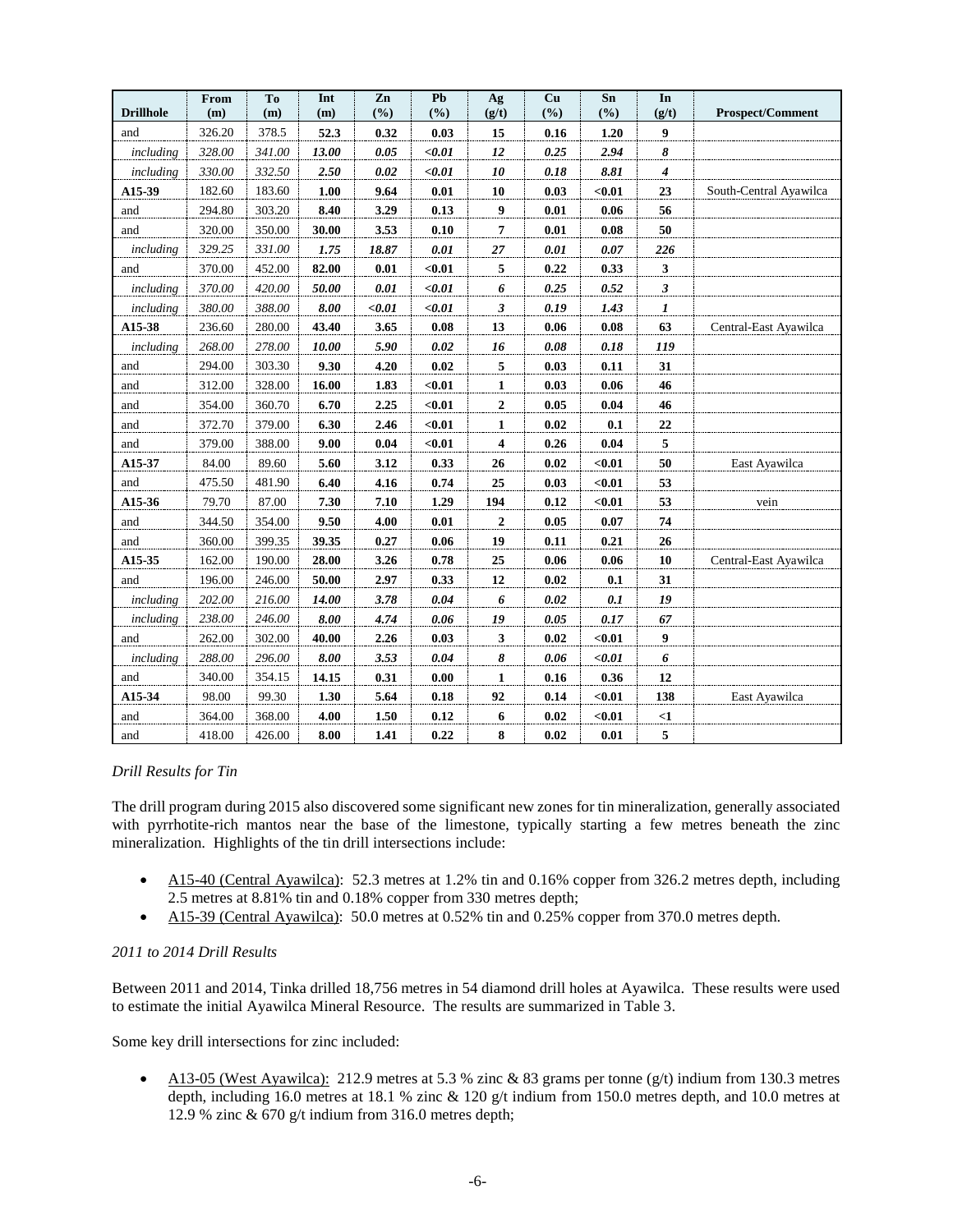- A12-08 (Central Ayawilca): 36.5 metres at 6.5 % zinc & 63 g/t indium from 162.0 metres depth, and 38.0 metres at 4.6 % zinc & 117 g/t indium from 266.0 metres depth;
- A14-18 (East Ayawilca): 28.8 metres at 5.6 % zinc & 27 g/t indium from 331.2 metres depth, and 36.9 metres at 5.6 % zinc & 14 g/t indium from 375.1 metres depth;

|                     | From             | Tо               | Int          | Zn           | Pb   | Ag                      | Cu                  | Sn   | In               |                           |
|---------------------|------------------|------------------|--------------|--------------|------|-------------------------|---------------------|------|------------------|---------------------------|
| <b>Drillhole</b>    | (m)              | (m)<br>262.50    | (m)          | (%)          | (%)  | (g/t)                   | (%)                 | (%)  | (g/t)            | <b>Prospect / Comment</b> |
| <b>CDD46</b>        | 252.00           |                  | 10.50        |              |      | 3                       | 0.10                | 0.82 |                  | North Ayawilca            |
| and                 | 274.00<br>92.00  | 282.90           | 8.90<br>3.40 | 1.56<br>4.99 | 0.25 | 9                       | 0.01                |      | 17               |                           |
| A14-33              |                  | 95.40            |              |              | 0.23 | 27                      | 0.03                | 1.56 | 6                | West Ayawilca             |
| and                 | 114.00           | 120.00           | 6.00         | 1.14         | 0.06 | 19                      | 0.01                |      | $\mathbf{1}$     |                           |
| and                 | 131.50           | 136.00           | 4.50         | 2.49         | 0.28 | 33                      | 0.02                |      | 1                |                           |
| and                 | 184.00<br>268.00 | 206.00<br>345.10 | 22.00        | 1.62         | 1.04 | 22                      | 0.02                |      |                  |                           |
| and                 |                  |                  | 77.10        | 4.02         | 0.03 | 4                       | 0.01                |      | 22               |                           |
| including<br>A14-32 | 270.90           | 279.70           | 8.80         | 13.49        | 0.13 | 11                      | 0.02                |      | $\boldsymbol{8}$ |                           |
|                     | 203.30           | 218.00           | 14.70        | 3.23         | 0.69 | 18                      | 0.07                | 0.24 | 3                | West Ayawilca             |
| and                 | 230.00           | 269.20           | 39.20        | 2.19         | 0.01 | 3                       | 0.02                |      | 10               |                           |
| A14-31              | 98.00            | 104.00           | 6.00         | 5.20         | 0.34 | 45                      | 0.02                |      | 43               | East Ayawilca             |
| and                 | 200.00           | 212.00           | 12.00        | 5.16         | 1.81 | 97                      | 0.12                |      | 100              |                           |
| and                 | 310.00           | 315.00           | 5.00         | 3.35         | 0.23 | 11                      | 0.03                |      | 25               |                           |
| and                 | 322.10           | 325.50           | 3.40         | 14.82        | 0.27 | 10                      | 0.05                |      | 14               |                           |
| and                 | 411.20           | 414.20           | 3.00         | 3.34         | 0.22 | 7                       | 0.02                |      | 10               |                           |
| A14-30              | 166.00           | 178.40           | 12.40        | 1.24         | 0.64 | 65                      | 0.02                |      | $\mathbf{2}$     | West Ayawilca             |
| and                 | 236.00           | 248.00           | 12.00        | 1.00         | 0.98 | 61                      | 0.07                |      |                  |                           |
| and                 | 264.00           | 266.00           | 2.00         | 6.01         | 2.75 | 212                     | 0.30                |      |                  |                           |
| A14-29              | 203.30           | 204.60           | 1.30         | 12.88        | 0.10 | 13                      | 0.10                |      | 130              | East Ayawilca             |
| and                 | 321.40           | 329.80           | 8.40         | 5.86         | 0.06 | 7                       | 0.06                | 0.06 | 12               |                           |
| and                 | 338.00           | 354.00           | 16.00        | 3.03         | 0.04 | 3                       | 0.01                |      | 22               |                           |
| and                 | 400.00           | 442.00           | 42.00        | 3.25         | 0.28 | 15                      | 0.06                | 0.08 | 12               |                           |
| including           | 400.00           | 412.00           | 12.00        | 7.03         | 0.02 | 4                       | 0.08                | 0.07 | 10               |                           |
| A14-28              | 452.00           | 514.70           | 62.70        | 0.52         | 0.14 | 17                      | 0.17                | 0.26 | 7                | East Ayawilca             |
| including           | 489.20           | 500.00           | 10.80        |              |      | 8                       | 0.15                | 0.62 |                  |                           |
| A14-27              | 176.00           | 183.10           | 7.10         | 5.04         | 0.04 | 14                      | 0.01                |      |                  | Central Ayawilca          |
| including           | 179.00           | 179.50           | 0.50         | 31.62        | 0.05 | 27                      | 0.05                |      |                  |                           |
| and                 | 338.50           | 348.00           | 9.50         | 4.14         | 0.12 | 6                       | 0.06                |      | 38               |                           |
| and                 | 354.00           | 384.00           | 30.00        |              |      | 6                       | 0.28                | 0.15 |                  |                           |
| A14-26              | 207.50           | 230.00           | 22.50        | 2.82         | 2.04 | 61                      | 0.08                |      | 1                | West Ayawilca             |
| and                 | 260.00           | 303.80           | 43.80        | 5.38         | 0.16 | 13                      | 0.04                |      | 86               |                           |
| including           | 292.00           | 303.80           | 11.80        | 13.89        | 0.04 | 22                      | 0.08                |      | 315              |                           |
|                     |                  |                  |              |              |      |                         |                     |      |                  | West Ayawilca - No        |
| A14-25              | 228.00           | 249.50           | 21.50        | 1.85         | 0.28 | 10                      | 0.01                |      | <b>NA</b>        | recovery 249.5-251.3 m    |
| and                 | 306.00           | 320.00           | 14.00        | 1.33         | 0.27 | 8                       | 0.01                |      | <b>NA</b>        |                           |
| A14-24              | 247.35           | 257.60           | 10.25        | 1.50         | 0.08 | 35                      | 0.13                | 0.16 | 22               | East Ayawilca             |
| and                 | 267.00           | 272.20           | 5.2          | 3.95         | 0.01 | $\overline{\mathbf{6}}$ | 0.05                |      | 158              |                           |
| and                 | 306.80           | 308.00           | 1.20         | 10.43        | 0.12 | 19                      | 0.14                |      | 221              |                           |
| and                 | 319.50           | 366.00           | 46.50        | 3.97         | 0.36 | 30                      | 0.01                |      | 88               |                           |
| and                 | 389.40           | 397.10           | 7.70         | 5.14         | 0.61 | 31                      | $\boldsymbol{0.01}$ |      | 57               |                           |
| and                 | 397.10           | 402.00           | 4.90         |              |      | 17                      | 0.43                | 0.89 |                  |                           |
| and                 | 448.00           | 450.00           | 2.00         | 0.50         | 0.24 | 151                     | 1.17                | 0.10 | 30               |                           |
| A <sub>14</sub> -23 | 49.00            | 49.50            | 0.50         | 18.30        | 0.39 | 34                      | 0.02                |      | <b>NA</b>        | West Ayawilca             |
| and                 | 270.00           | 278.00           | 8.00         | 2.95         | 0.24 | 16                      | 0.03                |      | 40               |                           |
| and                 | 288.00           | 308.00           | 20.00        | 3.61         | 0.02 | $\mathbf{3}$            | 0.02                |      | 34               |                           |
| A14-22              | 170.00           | 318.50           | 148.50       | 4.33         | 0.36 | 15                      | 0.03                |      | 55               | West Ayawilca             |
| including           | 211.20           | 244.00           | 32.80        | 7.44         | 0.02 | 10                      | 0.02                |      | 66               |                           |
| including           | 228.00           | 233.75           | 5.75         | 16.76        | 0.02 | 24                      | 0.07                |      | 170              |                           |

**Table 3. Highlights of drill results from Ayawilca 2011 to 2014**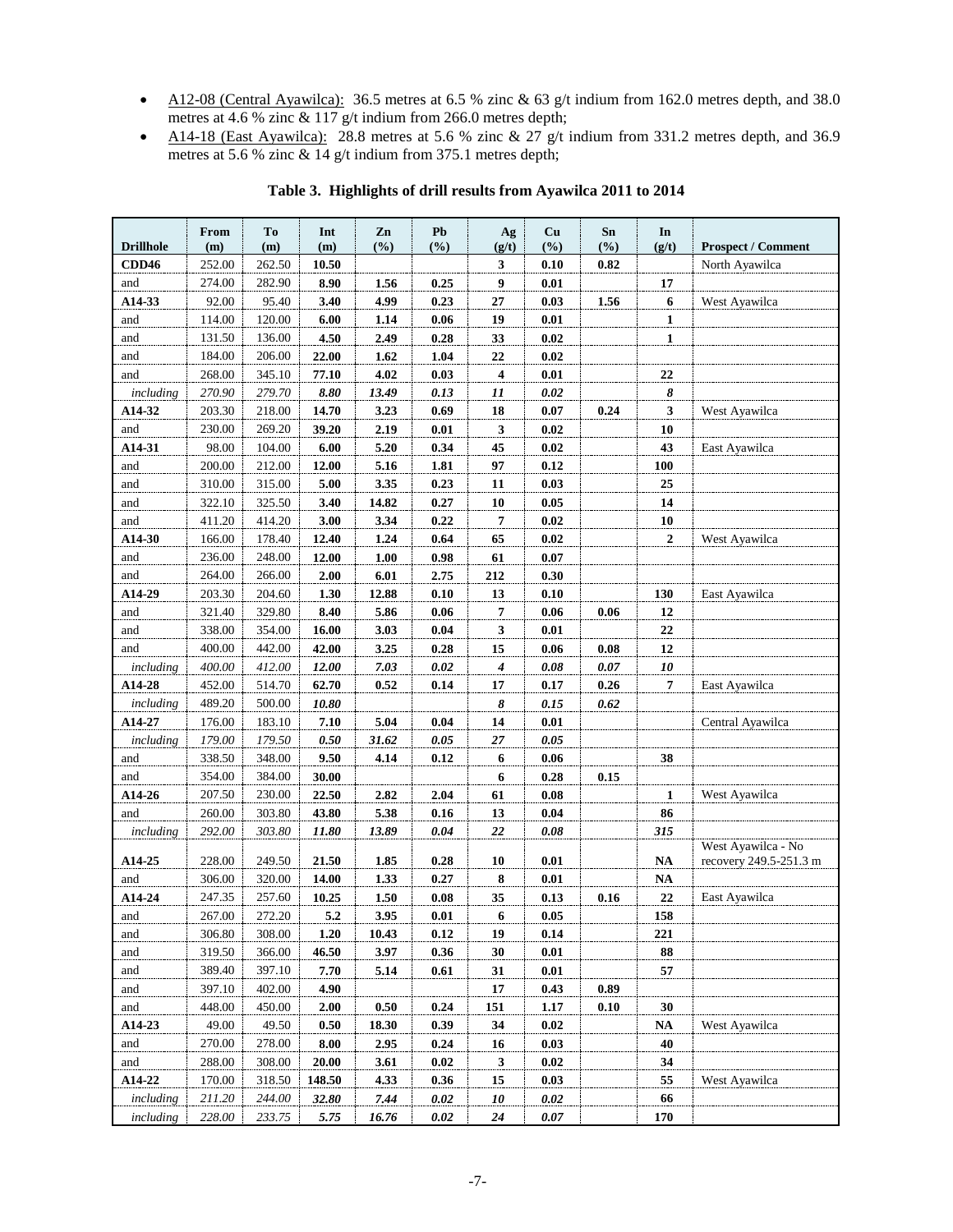| <b>Drillhole</b>    | <b>From</b><br>(m) | Tо<br>(m)        | Int<br>(m)     | Zn<br>(%) | Pb<br>(%) | Ag<br>(g/t)             | Cu<br>(%)           | Sn<br>(%) | In<br>(g/t)     | <b>Prospect / Comment</b> |
|---------------------|--------------------|------------------|----------------|-----------|-----------|-------------------------|---------------------|-----------|-----------------|---------------------------|
| including           | 283.50             | 314.50           | 31.00          | 6.31      | 0.39      | 13                      | 0.02                |           | 101             |                           |
| including           | 293.90             | 295.90           | 2.00           | 28.94     | 5.84      | 139                     | 0.09                |           | 606             |                           |
| A14-21              | 164.00             | 183.60           | 19.60          | 5.67      | 0.02      | 8                       | 0.05                |           | 81              | East Ayawilca             |
| including           | 166.00             | 172.00           | 6.00           | 10.15     | 0.04      | 14                      | 0.06                |           | 153             |                           |
| and                 | 308.90             | 324.00           | 15.10          | 0.18      | 0.06      | 19                      | $\boldsymbol{0.08}$ | 0.35      |                 |                           |
| and                 | 348.00             | 370.60           | 22.60          | 1.00      | 0.10      | 23                      | 0.11                | 0.39      |                 |                           |
| including           | 370.00             | 370.60           | 0.60           |           |           | 11                      | 0.14                | 4.10      |                 |                           |
| A14-20              | 10.80              | 12.30            | 1.50           | 11.75     | 0.40      | 18                      | 0.05                |           |                 |                           |
| and                 | 164.00             | 166.20           | 2.20           | 20.96     | 0.11      | 80                      | 0.37                |           | 11              | West Ayawilca             |
| and                 | 179.85             | 214.00           | 34.15          | 5.27      | 0.25      | 22                      | 0.04                |           | 26              |                           |
| including           | 179.85             | 191.80           | 11.95          | 10.52     | 0.40      | 23                      | 0.02                |           | 75              |                           |
| including           | 179.85             | 184.00           | 4.15           | 24.80     | 1.00      | 58                      | 0.04                |           | 205             |                           |
| including           | 179.85             | 182.70           | 2.85           | 34.25     | 1.50      | 82                      | 0.05                |           | 298             |                           |
| and                 | 242.00             | 250.00           | 8.00           | 2.23      | 1.28      | 181                     | 0.09                |           |                 |                           |
| and                 | 268.00             | 310.00           | 42.00          | 4.26      | 0.08      | 25                      | 0.04                |           | $\overline{2}$  |                           |
| including           | 299.80             | 301.00           | 1.20           | 18.64     | 0.14      | 52                      | 0.01                |           | 30              |                           |
| A14-19              | 184.00             | 328.90           | 144.90         | 3.88      | 0.03      | 7                       | 0.02                |           | 36              | West Ayawilca             |
| including           | 250.00             | 268.00           | 18.00          | 7.11      | 0.01      | 11                      | 0.03                |           | 27              |                           |
| A14-18              | 331.20             | 360.00           | 28.80          | 5.62      | 0.17      | 10                      | 0.02                |           | 27              | East Ayawilca             |
| including           | 342.50             | 350.00           | 7.50           | 8.75      | 0.30      | 20                      | 0.04                |           | 60              |                           |
| and                 | 375.10             | 412.00           | 36.90          | 5.62      | 0.41      | 9                       | 0.04                |           | 14              |                           |
| A12-04A             | 260.00             | 280.00           | 20.00          | 7.12      | 0.02      | 9                       | 0.04                |           | 127             | West Ayawilca             |
| including           | 266.00             | 278.00           | 12.00          | 10.51     | 0.03      | 14                      | 0.05                |           | 200             |                           |
| A12-08              | 162.00             | 232.00           | 70.00          | 4.77      | 0.16      | 5                       | 0.03                |           | 33              | Central Ayawilca          |
| including           | 170.00             | 174.00           | 4.00           | 11.66     | 0.03      | 9                       | 0.05                |           |                 |                           |
| including           | 195.50             | 232.00           | 36.50          | 6.51      | 0.02      | 5                       | 0.06                |           | 63              |                           |
| including           | 195.50             | 214.50           | 19.00          | 9.02      | 0.02      | 6                       | 0.08                |           | 74              |                           |
| and                 | 266.00             | 304.00           | 38.00          | 4.61      | 0.02      | 7                       | 0.04                |           | 117             | No recovery 304-314.1 m   |
| $\quad$ and         | 318.90             | 322.80           | 3.90           | 6.91      | $0.01$    | 5                       | 0.03                |           | 45              |                           |
| A12-09              | 216.00             | 245.50           | 29.50          | 3.21      | 0.12      | 6                       | 0.06                | 0.09      | 58              | Central Ayawilca          |
| including           | 236.00             | 242.00           | 6.00           | 7.35      | 0.02      | 9                       | 0.12                | 0.24      | 147             |                           |
| and                 | 318.00             | 328.00           | 10.00          |           |           | $\mathbf{1}$            | 0.11                | 0.90      |                 |                           |
| including           | 324.00             | 326.00           | 2.00           |           |           | 1                       | 0.09                | 3.23      |                 |                           |
| A12-10              | 324.00             | 343.40           | 19.40          |           |           | 5                       | 0.11                | 0.27      |                 | Central Ayawilca          |
| A13-01              | 224.00             | 236.00           | 12.00          | 5.84      | 0.01      | 5                       | 0.07                |           | 157             | Central Ayawilca          |
| and                 | 276.00             | 352.00           | 76.00          |           |           | 8                       | 0.36                | 0.21      |                 |                           |
| including           | 308.00             | 332.00           | 24.00          |           |           | 12                      | 0.61                | 0.51      |                 |                           |
| including<br>A13-02 | 308.00             | 316.00           | 8.00           | 2.90      | 0.10      | 9                       | 0.43                | 0.94      |                 |                           |
|                     | 236.00             | 328.00           | 92.00          |           |           | $\sqrt{5}$              | $0.02\,$            | 0.12      | 36              | Central Ayawilca          |
| and<br>including    | 330.00<br>344.00   | 370.90<br>354.00 | 40.90<br>10.00 |           |           | $\mathbf{1}$            | 0.06<br>0.05        | 0.23      |                 |                           |
| A13-03              | 165.30             | 174.00           | 8.70           | 4.31      | 0.57      | 11                      | 0.07                |           | 10              | Central Ayawilca          |
| A13-04              | 181.85             | 220.85           | 39.00          | 3.69      | 0.06      | 4                       | 0.02                |           | 44              | Central Ayawilca          |
| and                 | 266.00             | 332.00           | 66.00          | 2.28      | 0.11      | $\overline{\mathbf{4}}$ | 0.02                |           | 28              |                           |
| and                 | 342.00             | 368.00           | 26.00          |           |           | 31                      | 0.69                | 0.22      |                 |                           |
| including           | 348.00             | 360.00           | 12.00          |           |           | 46                      | 0.99                | 0.18      |                 |                           |
| A13-05              | 130.30             | 343.20           | 212.90         | 5.34      | 0.17      | 15                      | $0.03\,$            |           | 83              | West Ayawilca             |
| including           | 130.30             | 179.50           | 49.20          | 10.07     | 0.55      | 32                      | 0.16                | 0.10      | $5\mathfrak{l}$ |                           |
| including           | 150.00             | 166.00           | 16.00          | 18.14     | 0.05      | 39                      | 0.25                | 0.06      | 120             |                           |
| inclduing           | 316.00             | 326.00           | 10.00          | 12.93     | 0.02      | 42                      | 0.04                |           | 670             |                           |
| A13-06              | 170.00             | 196.00           | 26.00          | 2.20      | 0.05      | 5                       | 0.01                |           | 11              | West Ayawilca             |
| and                 | 210.00             | 322.00           | 112.00         | 3.71      | 0.04      | 6                       | 0.01                |           | 33              |                           |
| including           | 262.00             | 322.00           | 60.00          | 4.67      | 0.07      | 7                       | 0.01                |           | 44              |                           |
| including           | 264.65             | 278.00           | 13.35          | 8.42      | 0.20      | 14                      | $0.02\,$            |           | $25\,$          |                           |
| including           | 312.00             | 322.00           | 10.00          | 7.85      | 0.07      | 7                       | 0.01                |           | 64              |                           |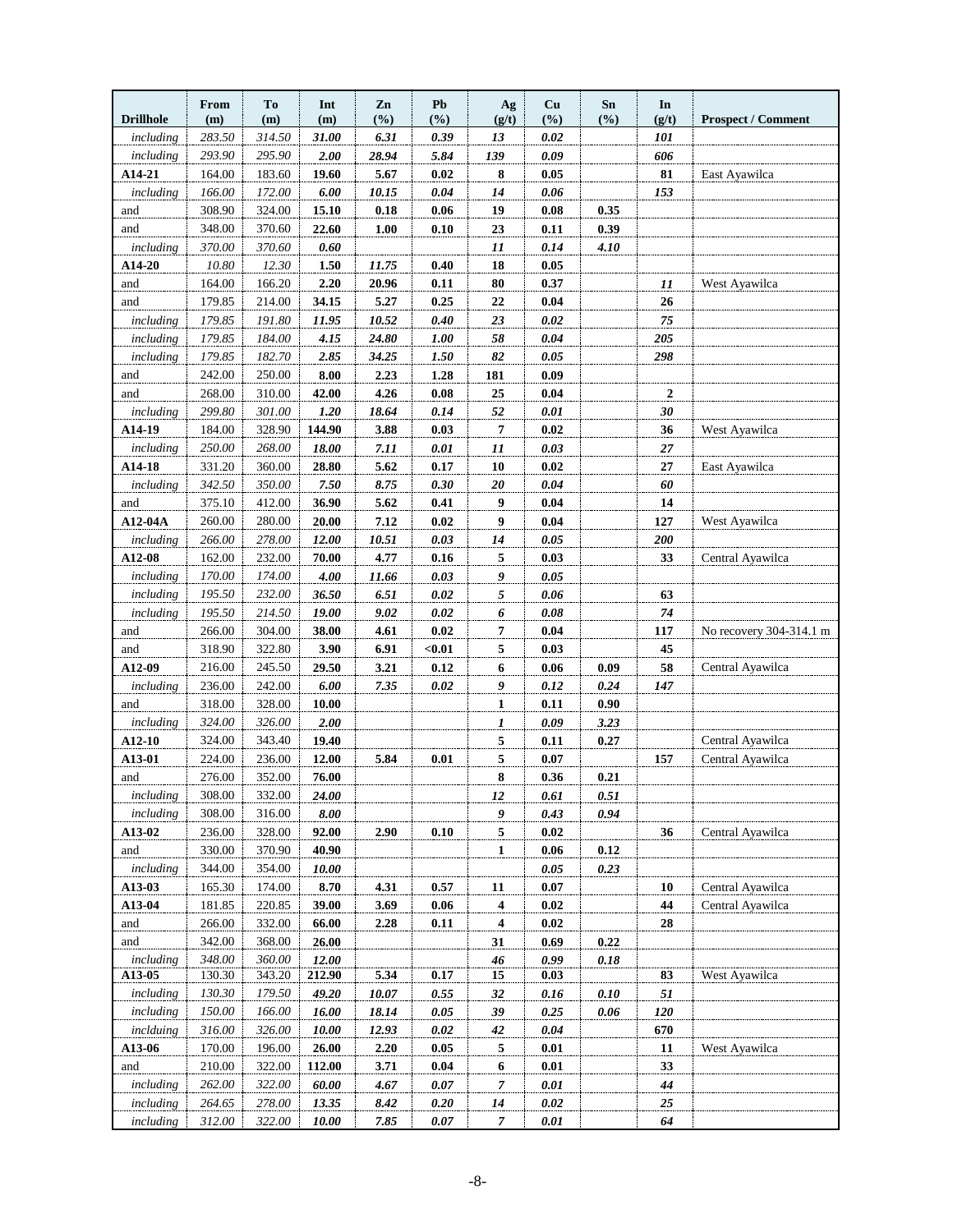| <b>Drillhole</b>    | From<br>(m) | To<br>(m) | Int<br>(m) | Zn<br>(%) | Pb<br>(%) | Ag<br>(g/t)    | Cu<br>(%) | <b>Sn</b><br>(%) | In<br>(g/t)    | <b>Prospect / Comment</b> |
|---------------------|-------------|-----------|------------|-----------|-----------|----------------|-----------|------------------|----------------|---------------------------|
| A13-07              | 75.80       | 76.90     | 1.10       | 30.00     | 0.06      | 54             | 0.10      |                  | 187            | West Ayawilca             |
| A13-08              | 322.00      | 337.40    | 15.40      |           |           | 4              | 0.13      | 0.39             |                | West Ayawilca             |
| A13-09              | 119.00      | 120.60    | 1.60       | 20.00     | 2.86      | 172            | 0.10      |                  | <b>NA</b>      |                           |
| A13-10              | 272.00      | 282.00    | 10.00      |           |           | 3              | 0.07      | 0.51             |                | Central Ayawilca          |
| and                 | 298.00      | 319.50    | 21.50      |           |           | 3              | 0.13      | 0.20             |                |                           |
| A <sub>13</sub> -11 | 328.00      | 344.20    | 16.20      |           |           | 22             | 0.67      | 1.03             |                | Central Ayawilca          |
| including           | 330.00      | 332.00    | 2.00       |           |           | 77             | 2.07      | 4.81             |                |                           |
| A13-12A             | 250         | 268       | 18.00      | 3.84      | 0.03      | 5              | 0.05      |                  | 56             | Central Ayawilca          |
| and                 | 280.00      | 292.00    | 12.00      | 4.22      | 0.24      | 16             | 0.05      |                  | 17             |                           |
| and                 | 326.00      | 356.80    | 30.80      |           |           | 6              | 0.17      | 0.54             |                |                           |
| including           | 326.00      | 328.00    | 2.00       |           |           | 9              | 0.20      | 2.50             |                |                           |
| A <sub>13</sub> -15 | 329.20      | 344.00    | 14.80      | 4.80      | 0.01      | 5              | 0.09      | 0.12             | 101            | Central Ayawilca          |
| A13-16              | 370.00      | 394.00    | 24.00      | 2.80      | 0.01      | $\mathbf{2}$   | 0.01      |                  | 110            | East Ayawilca             |
| A13-17              | 372.10      | 396.00    | 23.90      | 2.90      | 0.18      | 18             | 0.05      | 0.25             | 22             | East Ayawilca             |
| A14-18              | 331.20      | 360.00    | 28.80      | 5.62      | 0.17      | 10             | 0.02      |                  | 27             | East Ayawilca             |
| including           | 342.50      | 350.00    | 7.50       | 8.75      | 0.30      | 20             | 0.04      |                  | 60             |                           |
| and                 | 375.10      | 412.00    | 36.90      | 5.62      | 0.41      | 9              | 0.04      |                  | 14             |                           |
| <b>DD53</b>         | 226.00      | 280.00    | 54.00      | 3.50      | 0.12      | 8              | 0.03      |                  | 49             | West Ayawilca             |
| and                 | 292.00      | 315.10    | 23.10      | 2.54      | 0.03      | $\overline{2}$ | 0.01      |                  | 19             |                           |
|                     |             |           |            |           |           |                |           |                  |                | West Ayawilca - Includes  |
| DD52B               | 272.00      | 288.00    | 16.00      | 6.00      | 0.12      | 8              | 0.01      |                  | 54             | 2m no recovery            |
| <b>DD69</b>         | 138.00      | 140.00    | 2.00       | 13.56     | 1.82      | 390            |           |                  | <b>NA</b>      |                           |
| <b>DD70</b>         | 100.00      | 104.00    | 4.00       | 10.45     | 0.04      | 59             | 0.13      |                  | 14             | West Ayawilca             |
| and                 | 156.00      | 170.00    | 14.00      | 4.18      | 0.07      | 12             | 0.02      |                  | $\overline{2}$ |                           |
| <b>DD71</b>         | 196.00      | 200.00    | 4.00       | 30.90     | 0.32      | 63             | 0.13      |                  | 3              | West Ayawilca             |

#### *Gravity Survey*

In December 2014, the Company completed a gravity survey covering 12 km<sup>2</sup> at the Ayawilca - Colquipucro projects over a north-south strike length of approximately 5 km. Data points were collected on a 200 x 200 metre grid, with the main anomalies covered by a 100 x 100 metre grid. A large gravity anomaly was identified (+5mgal), covering an area of approximately  $3 \text{ km}^2$  coinciding with and extending beyond the footprint of the magnetic anomalies. The gravity anomaly is believed to be caused in part by semi-massive to massive sulphide accumulations.

During July 2015, the gravity survey was extended a further 5 km of strike to cover a total area of approximately 25 km<sup>2</sup>. The aim is to identify additional sulphide targets outside of the immediate Ayawilca - Colquipucro project areas. This data has identified additional, though weaker, anomalies south and north of the Ayawilca and Colquipucro zones respectively.

### *IP Geophysics*

In July 2015, Tinka carried out an IP geophysical survey covering 9  $km<sup>2</sup>$  at Ayawilca - Colquipucro, with the data modelled from surface to a maximum depth of 500 metres below surface\*. Results show a number of strong, coherent chargeability anomalies in the depth range of 150 to 450+ metres, interpreted as zones of disseminated sulphides believed to be highly prospective for zinc. The most significant IP chargeability anomaly, covering approximately 1  $km<sup>2</sup>$  at Chaucha, is coincident with a zinc-in-soil anomaly, and has had no previous drilling. The Company intends to drill the Chaucha area once drill permits are granted, expected during second half of 2016.

\* A conventional pole-dipole IP survey was carried out on eleven 300 metre-spaced lines each orientated 060 degrees azimuth, using electrode spacing of 120 metres. The data was modelled with a high degree of confidence from surface to maximum depths of between 400 and 500 metres.

#### *New Permits*

The Company has requested an extension of the permits at the Ayawilca - Colquipucro projects to allow prospective zinc areas to be drill tested within both project areas, including the Chaucha, South Ayawilca, North Ayawilca, and Zone 3 areas. Relationships with the local communities continue to be positive and are mutually beneficial. The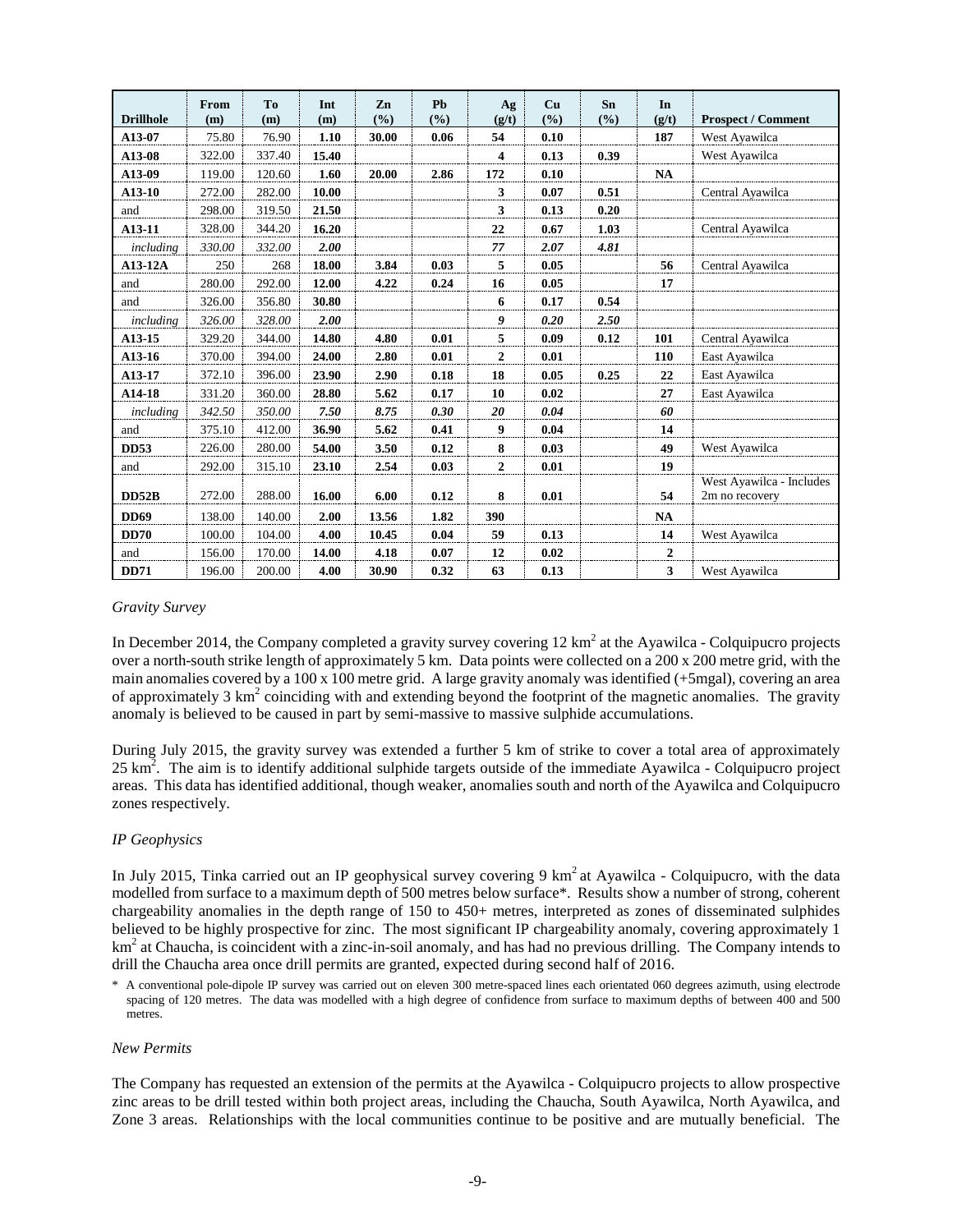Environmental Impact Assessment (semi-detailed) documentation for the Ayawilca project extension was submitted to the authorities early 2016. The EIA-sd documentation for the Colquipucro project is at an advanced stage of preparation, and is expected to be submitted in February 2016. The Company expects the extended permits at both projects to be granted during the second half of 2016.

### *Upcoming Exploration*

During the first half of 2016, the Company plans to explore its extensive 140 km<sup>2</sup> contiguous tenement package as it believes the properties have significant potential for new discoveries. Company geologists have already identified several base metal occurrences similar to those outcropping over the blind Ayawilca zone. A property-wide airborne magnetics survey will begin as soon as the weather and permitting processes allow. Only 15% of our highly prospective tenement package has been covered with geophysical data to date.

Following the Company's successful 2015 drill program, resource upgrades are planned for the zinc mineralization during 2016, while an initial resource estimate is expected for the Ayawilca tin-copper mineralization also.

### *Colquipucro Silver Project*

Colquipucro is a near-surface, sandstone-hosted, silver oxide project just 2 kilometres north of Ayawilca.

### *Mineral Resource Estimate*

In February 2015 the Company announced an updated Mineral Resource estimate at Colquipucro [\(PR February 26](http://www.tinkaresources.com/s/NewsReleases.asp?ReportID=697874&_Type=News&_Title=Tinka-Announces-Initial-Inferred-Zinc-Resource-of-13.3-Million-Tonnes-Gradi...)  [2015\)](http://www.tinkaresources.com/s/NewsReleases.asp?ReportID=697874&_Type=News&_Title=Tinka-Announces-Initial-Inferred-Zinc-Resource-of-13.3-Million-Tonnes-Gradi...). Mineral Resources are reported within a preliminary pit shell generated in Whittle software at a cut-off of 15 g/t Ag. Indicated Mineral Resources are estimated to total 7.4 million tonnes at an average grade of 60 g/t Ag containing 14.3 million ounces of Ag (Table 4). Inferred Mineral Resources are estimated to total 8.5 million tonnes at an average grade of 48 g/t Ag containing 13.2 million ounces of Ag. A small amount of mineralization was not captured by the Whittle shell.

Mineral Resources are contained within ten north-dipping high grade zones, a gently dipping basal zone, and a low grade halo that encompasses all high grade zones. Overall, the mineral resource covers a region 550 metres in the north-south direction by 380 metres in the east-west direction by about 75 metres thick. The deposit is located on a topographic high and ranges between 4,160 and 4,360 metres elevation. No mineral reserves have yet been estimated at Colquipucro.

| Classification | Tonnage (Mt) | Ag(Moz) |
|----------------|--------------|---------|
| Indicated      |              |         |
| Inferred       |              |         |

|  |  |  |  |  | Table 4. Mineral Resources at Colquipucro as of February 23, 2015 |
|--|--|--|--|--|-------------------------------------------------------------------|
|--|--|--|--|--|-------------------------------------------------------------------|

Notes:

1. CIM definitions were followed for mineral resources.

- 2. Mineral resources are reported within a preliminary pit-shell and above a cut-off grade of 15 g/t Ag.
- 3. The cut-off grade is based on a price of US \$24 per ounce silver.
- 4. Numbers may not add due to rounding.

The drill database includes 8,003 m in 45 drill holes. A set of cross-sections and level plans were interpreted to construct three-dimensional wireframe models at a cut-off grade of 60  $g/t$  Ag for the high grade zones and 15  $g/t$  Ag for the low grade halo mineralization. Prior to compositing to two metre lengths, high Ag values were cut to  $360 \text{ g/t}$ Ag in the high grade lenses, and 120 g/t Ag in the low grade halo domain. Block model grades within the wireframe models were interpolated by inverse distance cubed. Density values were estimated from 41 measurements to be 2.48  $t/m<sup>3</sup>$ . Classification into the Indicated and Inferred categories was guided by the drill hole spacing and the continuity of the mineralized zones.

Readers are encouraged to read the entire technical report entitled "Technical Report on the Mineral Resource Estimate for the Ayawilca-Colquipucro Property, Department of Pasco, Peru", dated March 25, 2015 which can be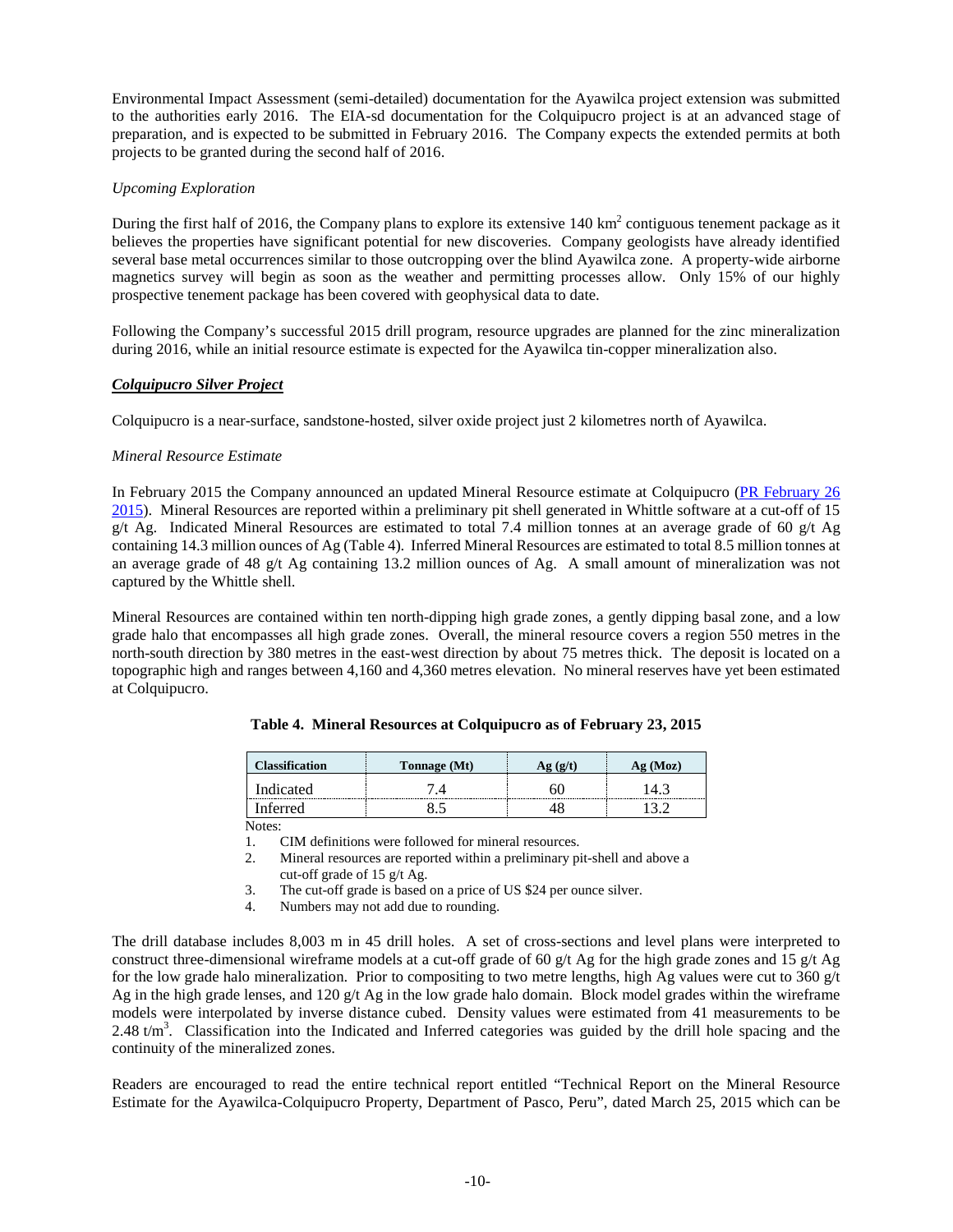found under the Company's profile on SEDAR at [http://www.sedar.com](http://www.sedar.com/) or on the Company's website at [http://www.tinkaresources.com](http://www.tinkaresources.com/)

### *Colquipucro Drill Results 2006 to 2014*

Tinka completed 8,003 metres in 45 holes of diamond drilling at Colquipucro in several programs between 2006 and 2014. Results of the most recent drill program of 1,578 metres in ten holes were released on [January 15, 2015.](http://www.tinkaresources.com/s/NewsReleases.asp?ReportID=691218&_Type=News&_Title=Tinka-Announces-Results-Of-1600-Metre-Ten-Hole-Drill-Program-At-Colquipucro...) Seven holes (CDD39 to CDD45) intersected near-surface, oxidized, silver mineralization over substantial thicknesses. Three other holes (CDD36 - CDD38) were step-out holes testing the extension of mineralization to the northwest with one hole intersecting significant grade. Table 5 summarizes all of Tinka's drill intersections at Colquipucro, using a 15 g/t silver cut-off over 6 metre intervals.

The silver mineralization is hosted by oxidized quartz sandstones (Goyllar Group) dipping gently to the southwest. The oxide mineralization occurs in fractured rocks with iron oxides (goethite, jarosite, hematite) after primary sulphides with or without manganese oxide. Relict sulphides are rare, with galena being observed on occasion. Mineralization appears to be enriched at the lower contact of the sandstone with limestone, and in east-west trending fracture zones which dip at moderate angles (30 to 60 degrees) to the north. Beneath the sandstone lies an altered limestone unit approximately 150 metres thick. The limestone hosts minor zinc mineralization at Colquipucro (oxidized or transitional). The true widths of the drill intercepts are between 60% and 100% of the reported down-hole widths.

| <b>Drill Hole</b> | From<br>(m) | T <sub>0</sub><br>(m) | <b>Interval</b><br>(m) | <b>Silver</b><br>(g/t) | <b>Comment</b>                  |
|-------------------|-------------|-----------------------|------------------------|------------------------|---------------------------------|
|                   | 4.0         | 140.0                 | 136.0                  | 75                     |                                 |
| <b>CDD45</b>      |             |                       |                        |                        | 2.7m no recovery in 4 intervals |
| including         | 40.0        | 54.0                  | <b>14.0</b>            | 211                    |                                 |
| <b>CDD44</b>      | 6.0         | 80.0                  | 74.0                   | 54                     |                                 |
| and               | 90.0        | 150.0                 | 60.0                   | 92                     |                                 |
| including         | 118.0       | 128.1                 | 10.1                   | 264                    |                                 |
| including         | 136.0       | 140.0                 | 4.0                    | 383                    |                                 |
| CDD43             | 26.0        | 32.0                  | 6.0                    | 40                     |                                 |
| and               | 62.0        | 72.0                  | 10.0                   | 30                     |                                 |
| and               | 86.0        | 94.0                  | 8.0                    | 34                     |                                 |
| and               | 104.0       | 142.9                 | 38.9                   | 200                    | 6.9m no recovery in 3 intervals |
| including         | 120.7       | 131.7                 | 11.0                   | 605                    |                                 |
| <b>CDD42</b>      | 20.0        | 96.0                  | 76.0                   | 61                     |                                 |
| including         | 58.0        | 66.0                  | 8.0                    | 177                    |                                 |
| <b>CDD41</b>      | 6.0         | 92.0                  | 86.0                   | 90                     | 7.1m no recovery in 3 intervals |
| including         | 18.0        | 44.0                  | 26.0                   | 119                    |                                 |
| including         | 66.0        | 78.0                  | 12.0                   | 198                    | 0.8m no recovery in 1 interval  |
| CDD40             | 1.2         | 90.0                  | 88.8                   | 50                     |                                 |
| and               | 154.0       | 216.0                 | 62.0                   | 51                     |                                 |
| including         | 202.0       | 208.0                 | 6.0                    | 169                    |                                 |
| <b>CDD39</b>      | 10.0        | 16.0                  | 6.0                    | 47                     |                                 |
| and               | 36.0        | 84.0                  | 48.0                   | 25                     | 1.5m no recovery in 1 interval  |
| and               | 94.0        | 134.5                 | 40.5                   | 140                    |                                 |
| including         | 102.0       | 106.0                 | 4.0                    | 699                    |                                 |
| CDD37             | 22.0        | 28.0                  | 6.0                    | 105                    |                                 |
| CDD34             | 74.0        | 112.3                 | 38.3                   | 56                     | 0.8m no recovery in 1 interval  |
| CDD33             | 28.0        | 54.0                  | 26.0                   | 37                     |                                 |
| <b>CDD31</b>      | 2.0         | 70.5                  | 68.5                   | 55                     |                                 |
| <b>CDD30</b>      | 2.0         | 106.0                 | 104.0                  | 96                     | 1.8m no recovery in 1 interval  |
| including         | 58.0        | 70.0                  | 12.0                   | 156                    |                                 |
| including         | 92.0        | 106.0                 | <b>14.0</b>            | 201                    |                                 |

**Table 5. Summary of Significant Silver Oxide Drill Intersections at Colquipucro**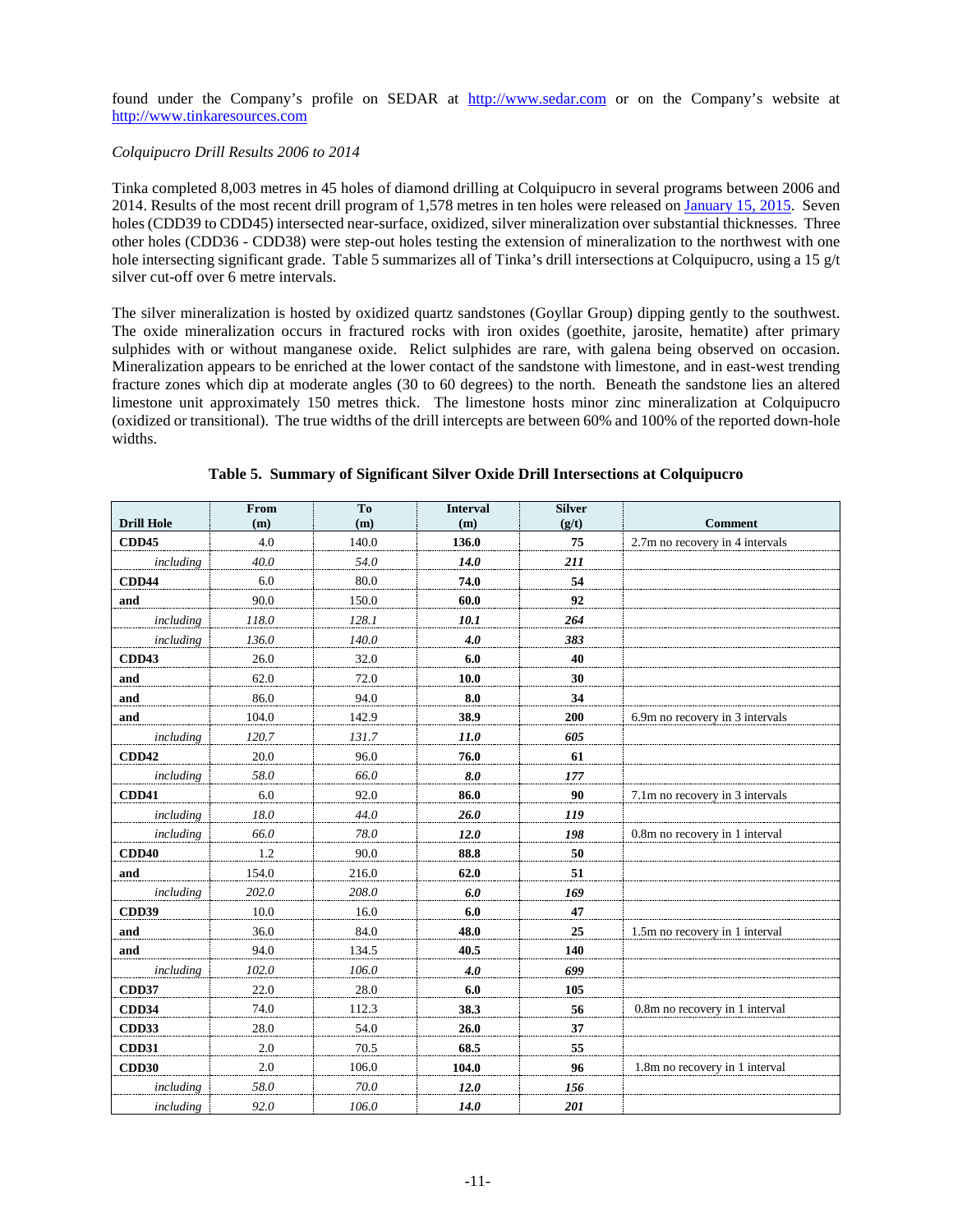|                                   | From             | To            | <b>Interval</b> | <b>Silver</b> |                                                   |
|-----------------------------------|------------------|---------------|-----------------|---------------|---------------------------------------------------|
| <b>Drill Hole</b><br><b>CDD29</b> | (m)<br>2.0       | (m)<br>124.0  | (m)<br>122.0    | (g/t)<br>76   | <b>Comment</b><br>3.8m no recovery in 2 intervals |
|                                   | 44.0             | 68.0          |                 |               |                                                   |
| including<br>including            | 106.0            | 120.0         | 24.0<br>14.0    | 123<br>189    | 0.4m no recovery in 1 interval                    |
| and                               | 158.0            | 180.0         | 22.0            | 23            | 3.9m no recovery in 2 intervals                   |
| CDD28                             | 22.0             | 132.0         | 108.0           | 57            | 3.6m no recovery in 2 intervals                   |
| including                         | 128.0            | 132.0         | 4.0             | 521           |                                                   |
| <b>CDD27</b>                      | 94.0             | 136.7         | 42.7            | 96            |                                                   |
| including                         | 118.0            | 126.0         | 8.0             | 298           |                                                   |
| CDD <sub>26</sub>                 | 24.0             | 32.5          | 8.5             | 206           |                                                   |
| and                               | 84.0             | 162.0         | 78.0            | 38            |                                                   |
| <b>CDD25</b>                      | 6.0              | 52.0          | 46.0            | 35            |                                                   |
| and                               | 70.0             | 114.0         | 44.0            | 36            |                                                   |
| <b>CDD24</b>                      | 30.0             | 62.0          | 32.0            | 48            |                                                   |
| <b>CDD23</b>                      | 12.0             | 92.0          | 80.0            | 105           |                                                   |
| including                         | 20.0             | 30.0          | 10.0            | 199           |                                                   |
| including                         | 38.0             | 52.0          | 14.0            | 179           |                                                   |
| including                         | 82.0             | 86.0          | 4.0             | 306           |                                                   |
| CDD <sub>22</sub>                 | 12.0             | 98.0          | 86.0            | 80            | 1.5m no recovery in 1 interval                    |
| including                         | 14.0             | 28.0          | 14.0            | 132           |                                                   |
| including                         | 89.6             | 96.0          | 6.4             | 214           |                                                   |
| CDD <sub>21</sub>                 | 14.0             | 108.0         | 94.0            | 91            | 1.3m no recovery in 1 interval                    |
| including                         | 66.0             | 78.0          | 12.0            | 125           |                                                   |
| CDD20                             | 22.0             | 88.0          | 66.0            | 30            | 10.4m no recovery in 2 workings                   |
| CDD19                             | 16.0             | 68.0          | 52.0            | 128           |                                                   |
| including                         | 56.0             | 64.0          | 8.0             | 425           |                                                   |
| CDD18                             | 100.0            | 124.5         | 24.5            | 23            | 0.5m no recovery in 1 interval                    |
| CDD16                             | 50.0             | 68.0          | 18.0            | 37            |                                                   |
| and                               | 85.0             | 98.0          | 13.0            | 102           |                                                   |
| $\mathbf{and}$                    | 118.0            | 146.0         | 28.0            | 25            | 3.4m no recovery in 2 intervals                   |
| CDD14                             | 22.0             | 32.0          | 10.0            | 66            |                                                   |
| and                               | 18.0             | 88.0          | 70.0            | 123           |                                                   |
| including                         | 50.0             | 62.0          | 12.0            | 240           |                                                   |
| and                               | 104.0            | 118.0         | 14.0            | 87            |                                                   |
| <b>CDD12</b>                      | 20.0             | 62.0          | 42.0            | 31            |                                                   |
| and                               | 70.0             | 92.0          | 22.0            | 71            |                                                   |
| including                         | 84.0             | 90.0          | 6.0             | 157           |                                                   |
| <b>CDD11</b>                      | 0.0              | 80.0          | 80.0            | 65            |                                                   |
| including                         | 2.0              | $8.0\,$       | $6.0$           | 221           |                                                   |
| and                               | 88.0             | 146.0         | 58.0            | 123           |                                                   |
| including                         | 138.0            | 146.0         | 8.0             | 551           |                                                   |
| CDD10                             | 120.0            | 142.0         | 22.0            | 31            |                                                   |
| CDD <sub>9</sub>                  | 42.0             | 66.0          | 24.0            | 39            |                                                   |
| CDD7                              | 80.0             | 88.0          | 8.0             | 113           |                                                   |
| CD <sub>D</sub> 6                 | $0.0\,$          | 66.0          | 66.0            | 83            |                                                   |
| including                         | 0.0              | 8.0           | 8.0             | 103           |                                                   |
| including                         | 28.0             | 52.0<br>120.0 | <b>24.0</b>     | 129           |                                                   |
| and<br>CDD4                       | 116.0<br>$0.0\,$ | 54.0          | 4.0<br>54.0     | 212<br>67     |                                                   |
| including                         | 14.0             | 26.0          | 12.0            | 176           |                                                   |
| and                               | 96.0             | 128.0         | 32.0            | 265           |                                                   |
| including                         | 122.0            | 128.0         | 6.0             | 1003          |                                                   |
|                                   |                  |               |                 |               |                                                   |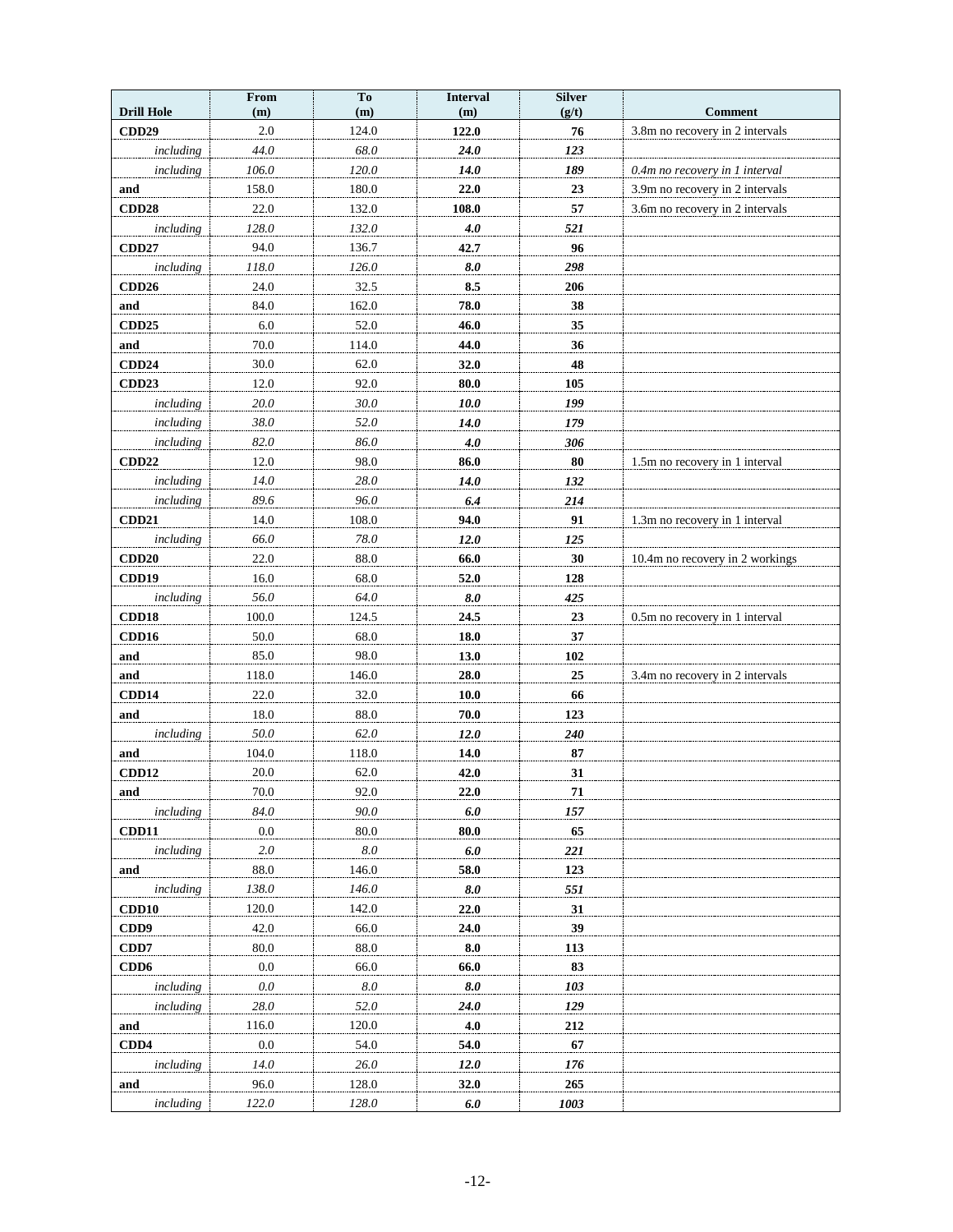|                                                  | <b>From</b> | $T_0$ | Interval | <b>Silver</b> |         |
|--------------------------------------------------|-------------|-------|----------|---------------|---------|
| <b>Drill Hole</b>                                | m           | m     | (m       |               | Comment |
| CD <sub>D</sub> 3                                |             |       | 32.1     |               |         |
|                                                  |             |       |          | 481           |         |
| ano<br>----------------------------<br>--------- |             | 48.0  |          | 664           |         |
| and                                              |             | 186.0 |          |               |         |
| CD <sub>D</sub> 2                                |             |       | 36.0     |               |         |
| CDD <sub>1</sub>                                 |             | 34 (  |          |               |         |
| including                                        |             |       |          |               |         |
| ano                                              | 66 C        | 106 ( |          |               |         |

**Disclaimer: Non-recovered intervals have been assumed to contain zero grade. NSR = No significant result.**

### *Metallurgical Testwork and Deposit Modelling*

Leach bottle-roll tests were completed on quarter core samples from 10 composite oxide Colquipucro samples during the December 2015 quarter at SGS Lima. Four different size fractions were used;  $100\% < 25$ mm,  $100\% < 6$ mm,  $100\%$  $\langle$ 2mm, and P<sub>80</sub> $\langle$ 75 microns (i.e., 40 test samples in total). Head grades of the 10 samples varied between 20g/t Ag and 230g/t Ag. The concentration of cyanide used in the bottle rolls was a constant 1g/L. Cyanidation time was 10 days for the two coarser fractions, and 3 days for the two finer fractions.

Results: Average silver recoveries for the 10 samples for each size fraction were: 43%, 56%, 69%, and 80% respectively. Recoveries for silver were improved in the higher grade samples. Gold was found to be negligible in the samples. Given the silver leach results, it is likely that crushing to at least 100% <2mm will be required to achieve reasonable recoveries in any future mining operation. This will have an effect on the operating costs of the project. However, it should be noted that the highest grade part of the deposit is right at surface thus potentially minimizing pre-stripping and other eventual capital expenditure costs. Other smaller scale alternatives could also be considered. Small scale mining (<350 tpd) allows easier permitting and could be a viable option for Colquipucro.

Geologists are presently relogging Colquipucro cores to allow 3D modelling of the deposit using recently updated geological criteria. No more drilling or metallurgical work is recommended at Colquipucro until the Company completes this desktop modelling. The Company expects this work will be completed during the first half of 2016.

# *Other Projects in Peru*

# *Rurimarac*

The Rurimarac gold project, located in the Department of Ancash in central Peru, is located 35 km from Barrick's Pierina gold mine (10 Moz). The property consists of two 100% owned Tinka mining concessions for 2,000 ha. Mariana Resources Limited has recently terminated the option agreement on the Rurimarac properties with no drilling completed.

The principal target at Rurimarac lies beneath an outcropping zone of oxide gold mineralization at the contact between siltstone and diorite exposed for almost 1km. Previous sampling in 65 pit and trench samples up to 1 metre deep ranged in grade from 0.1 g/t to 39 g/t gold, with an average grade of 5.1 g/t gold. A single past drill hole which tested the main geochemical target intersected 6 metres @ 3.3g/t gold from 60 metres depth in oxidized rocks.

Tinka is continuing to review options to move this project forward.

# *Parihuana*

The Company has a 50% joint-venture interest with Duran Ventures Inc. on the Parihuana properties in the Department of Ayacucho 350 km southeast of Lima. The property covers 1,500 hectares of mining concessions. A number of small artisanal mine workings are known. A ground magnetic survey was completed in Q4 2014. This was followed up with surface sampling and mapping in Q1 2015, which identified copper-bearing skarn in limited outcrop surrounding an intrusive rock. The data on these properties is under revision.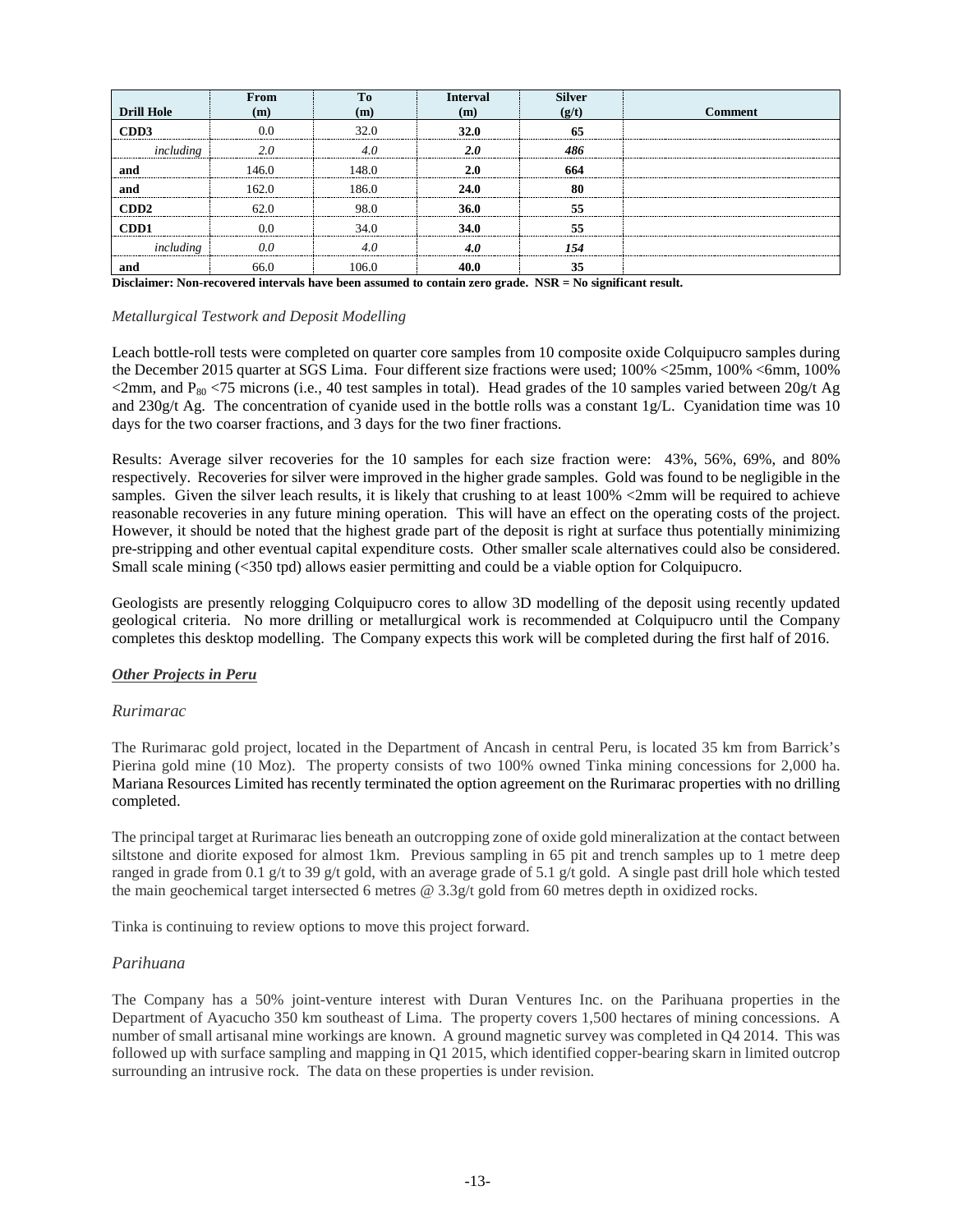# *Esqueleto*

Esqueleto consisting of 1,000 ha, is located a few kilometres from the Los Calatos porphyry copper-molybdenum project in the Department of Moquegua, southern Peru. Los Calatos has a Measured and Indicated Mineral Resource estimate from surface to 700 metres depth of 413 M tonnes at 0.37% copper and 0.026 % molybdenum (Metminco website, 2015).

No known mineralization is known on the Esqueleto property, however it occurs along a well-known porphyry trend and may have prospectivity underneath shallow volcanic cover rocks.

### **Qualified Person**

The qualified person for the Company's projects, Dr. Graham Carman (FAUSIMM), President and CEO of the Company, has reviewed and approved the technical information in this MD&A.

### **Selected Financial Data**

The following selected financial information is derived from the audited annual consolidated financial statements of the Company.

|                                    |             | <b>Year Ended September 30,</b> |             |  |
|------------------------------------|-------------|---------------------------------|-------------|--|
|                                    | 2015        | 2014                            | 2013<br>\$  |  |
| <b>Operations:</b>                 |             |                                 |             |  |
| Revenues                           | Nil         | Nil                             | Nil         |  |
| <b>Expenses</b>                    | (1,965,194) | (2,114,854)                     | (2,601,598) |  |
| Other items                        | 274,480     | (1,690,117)                     | (53, 848)   |  |
| Net loss                           | (1,690,714) | (3,804,971)                     | (2,655,446) |  |
| Loss per share - basic and diluted | (0.01)      | (0.04)                          | (0.04)      |  |
| Dividends per share                | Nil         | Nil                             | Nil         |  |
| <b>Balance Sheet:</b>              |             |                                 |             |  |
| Working capital                    | 6,419,711   | 5,490,211                       | 1,440,632   |  |
| Total assets                       | 25,808,464  | 19,698,993                      | 11,868,307  |  |
| Total long-term liabilities        | Nil         | Nil                             | Nil         |  |

The following selected financial information is derived from the unaudited condensed consolidated interim financial statements of the Company.

|                                      | Fiscal 2015                   |                        |                        | Fiscal 2014           |                               |                        |                        |                       |
|--------------------------------------|-------------------------------|------------------------|------------------------|-----------------------|-------------------------------|------------------------|------------------------|-----------------------|
|                                      | <b>Sept. 30</b><br>2015<br>\$ | <b>Jun. 30</b><br>2015 | <b>Mar. 31</b><br>2015 | Dec. 31<br>2014<br>\$ | <b>Sept. 30</b><br>2014<br>\$ | <b>Jun. 30</b><br>2014 | <b>Mar. 31</b><br>2014 | Dec. 31<br>2013<br>\$ |
| <b>Operations:</b>                   |                               |                        |                        |                       |                               |                        |                        |                       |
| Revenues                             | Nil                           | Nil                    | Nil                    | Nil                   | Nil                           | Nil                    | Nil                    | Nil                   |
| <b>Expenses</b>                      | (363,747)                     | (821, 367)             | (365,039)              |                       | $(415,041)$ $(1,275,698)$     | (265, 424)             | (280, 652)             | (293,080)             |
| Other items                          | 134,370                       | (5,172)                | 99,574                 | 45,708                | (1,744,396)                   | (6,734)                | 28,890                 | 32,123                |
| Net loss and<br>comprehensive loss   | (229, 377)                    | (826, 539)             | (265, 465)             |                       | $(369,333)$ $(3,020,094)$     | (272, 158)             | (251, 762)             | (260, 957)            |
| Loss per share<br>-basic and diluted | (0.00)                        | (0.01)                 | (0.00)                 | (0.00)                | (0.04)                        | (0.00)                 | (0.00)                 | (0.00)                |
| Dividends per share                  | Nil                           | Nil                    | Nil                    | Nil                   | Nil                           | Nil                    | Nil                    | Nil                   |
| <b>Balance Sheet:</b>                |                               |                        |                        |                       |                               |                        |                        |                       |
| Working capital                      |                               |                        |                        |                       |                               |                        |                        |                       |
| (deficiency)                         | 6,419,711                     | 8,807,814              | 2,500,327              | 3,313,893             | 5,490,211                     | (71,310)               | 291,704                | 1,134,633             |
| Total assets                         | 25,808,464                    | 25,737,199             | 19,010,500             | 19,251,893            | 19,698,993                    | 12,686,543             | 12,415,332             | 12,614,148            |
| Total long-term liabilities          | Nil                           | Nil                    | Nil                    | Nil                   | Nil                           | Nil                    | Nil                    | Nil                   |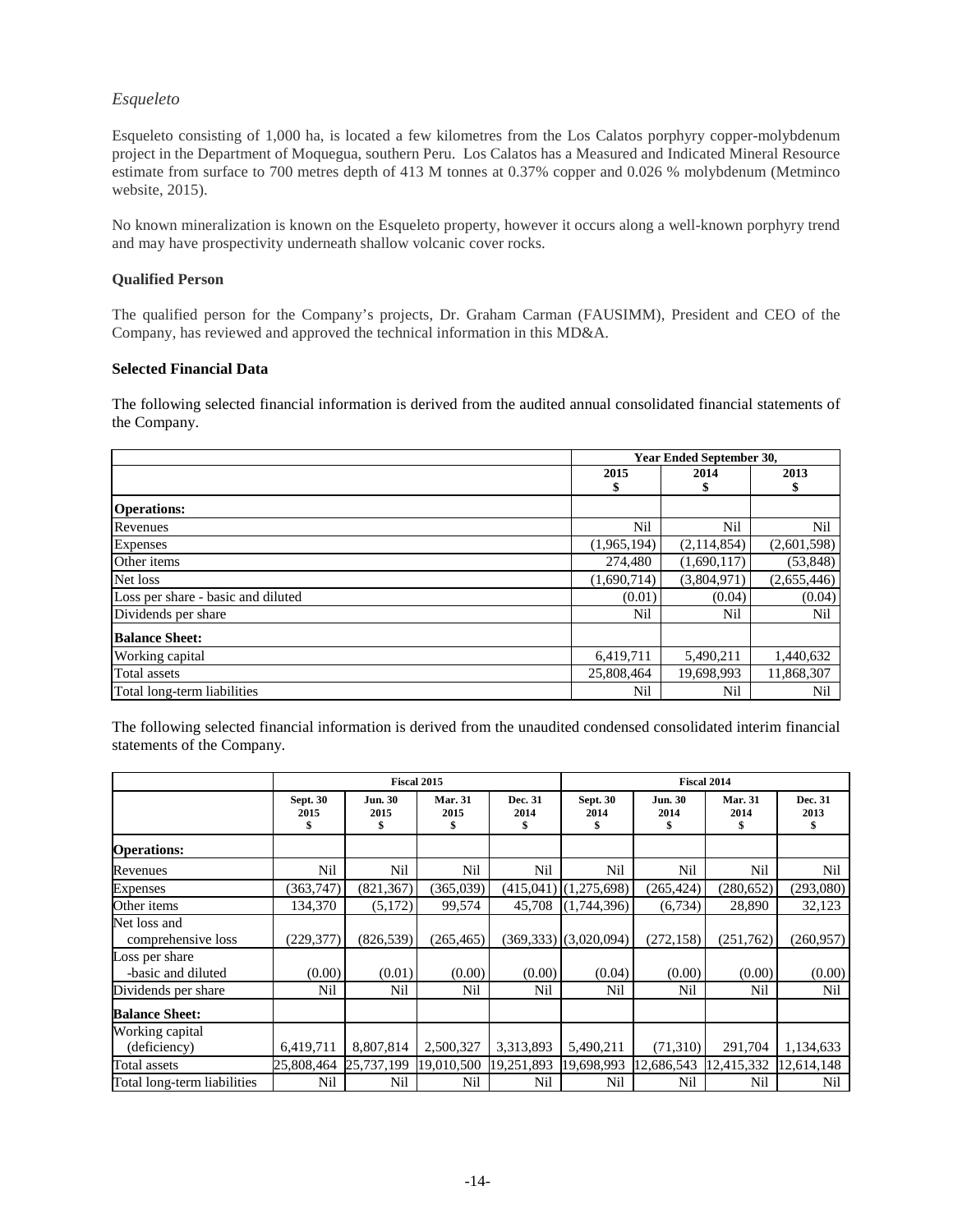# **Results of Operations**

### *Three Months Ended September 30, 2015 Compared to Three Months Ended September 30, 2014*

During the three months ended September 30, 2015 (the "2015 Quarter") the Company reported a net loss of \$229,377, compared to a net loss of \$3,020,094 for the three months ended September 30, 2014 (the "2014 Quarter"), a decrease in loss of \$2,790,717. The decrease in loss in the 2015 Quarter was attributed primarily to:

- (i) an impairment expense of \$1,877,826 was recognized to exploration and evaluation assets relating to the termination of the option agreements on the Suriloma property during the 2014 Quarter. No impairment expense was considered necessary in the 2015 Quarter;
- (ii) during the 2014 Quarter the Company paid \$240,000 for severance to Mr. Carter, the Company's former CEO and \$160,000 for a bonus to Dr. Carman, the Company's current CEO; and
- (iii) a \$511,441 decrease in share-based compensation. During the 2014 Quarter the Company recorded \$489,552 share-based compensation relating to the granting of share options granted and the vesting of previously granted share options and recorded share-based compensation of \$36,715 relating to the re-pricing share of options previously granted. During the 2015 Quarter the Company recorded compensation expense of \$14,826 on the vesting of share options previously granted.

### *Year Ended September 30, 2015 Compared to Year Ended September 30, 2014*

During the year ended September 30, 2015 ("fiscal 2015"), the Company reported a net loss of \$1,690,714 (\$0.01 per share), compared to a net loss of \$3,804,971 (\$0.04 per share) for the year ended September 30, 2014 ("fiscal 2014"), a decrease in loss of \$2,114,257. The decrease in loss during fiscal 2015 was primarily attributed to the recognition of a \$1,877,826 impairment expense for the termination of the Suriloma Property option agreement during fiscal 2014. No impairment expense was considered necessary to exploration and evaluation assets during fiscal 2015.

General and administrative expenses decreased by \$149,660, from \$2,114,854 during fiscal 2014 period to \$1,965,194 during the fiscal 2015. Specific expenses of note are as follows:

- (i) during fiscal 2015 the Company was billed \$39,225 (2014 \$42,450) for accounting and administration services provided by Chase Management Ltd. ("Chase") a private company owned by Mr. Nick DeMare, the Chief Financial Officer ("CFO") and a director of the Company. In addition, the Company was billed \$4,020 (2014 - \$4,020) by Chase for office space provided;
- (ii) Dr. Graham Carman is currently paid a monthly fee of \$18,333 in his capacity as President of the Company. During fiscal 2015 the Company paid a total of \$220,000 (2014 - \$36,667) to Dr. Carman. During fiscal 2014 the Company paid a total of \$100,000 (\$10,000 per month) to Mr. Andrew Carter as the Company's then President. In addition, during fiscal 2014 the Company made a \$240,000 severance payment to Mr. Carter and paid a \$160,000 bonus to Dr. Carman. These fees have been reported as management fees;
- (iii) during fiscal 2015 the Company incurred \$275,273 (2014 \$119,616) for professional expenses, of which:
	- \$174,063 (2014 \$75,300) was billed by directors and officers of the Company;
	- \$34,241 (2014 \$28,619) was reimbursed to public companies with certain common directors for shared personnel, office and other costs; and
	- \$66,969 (2014 \$15,697) was billed by various parties for financial advisory services.

The Company also capitalized \$96,843 (2014 - \$80,700) professional fees to exploration and evaluation assets. See also "Transactions with Related Parties";

(iv) components of share-based compensation are comprised of:

|                                                 | 2015    | 2014<br>\$ |
|-------------------------------------------------|---------|------------|
| Granting and immediate vesting of share options | 466.678 | 509,143    |
| Vesting of previously granted share options     | 60,336  |            |
| Re-pricing of previously granted share options  |         | 36,715     |
|                                                 | 527.014 | 545,858    |

(v) during fiscal 2015 the Company incurred \$17,000 (2014 - \$56,000) for investor relations services, a decrease of \$39,000 from fiscal 2014. The decrease reflected the termination of various investor relations service providers;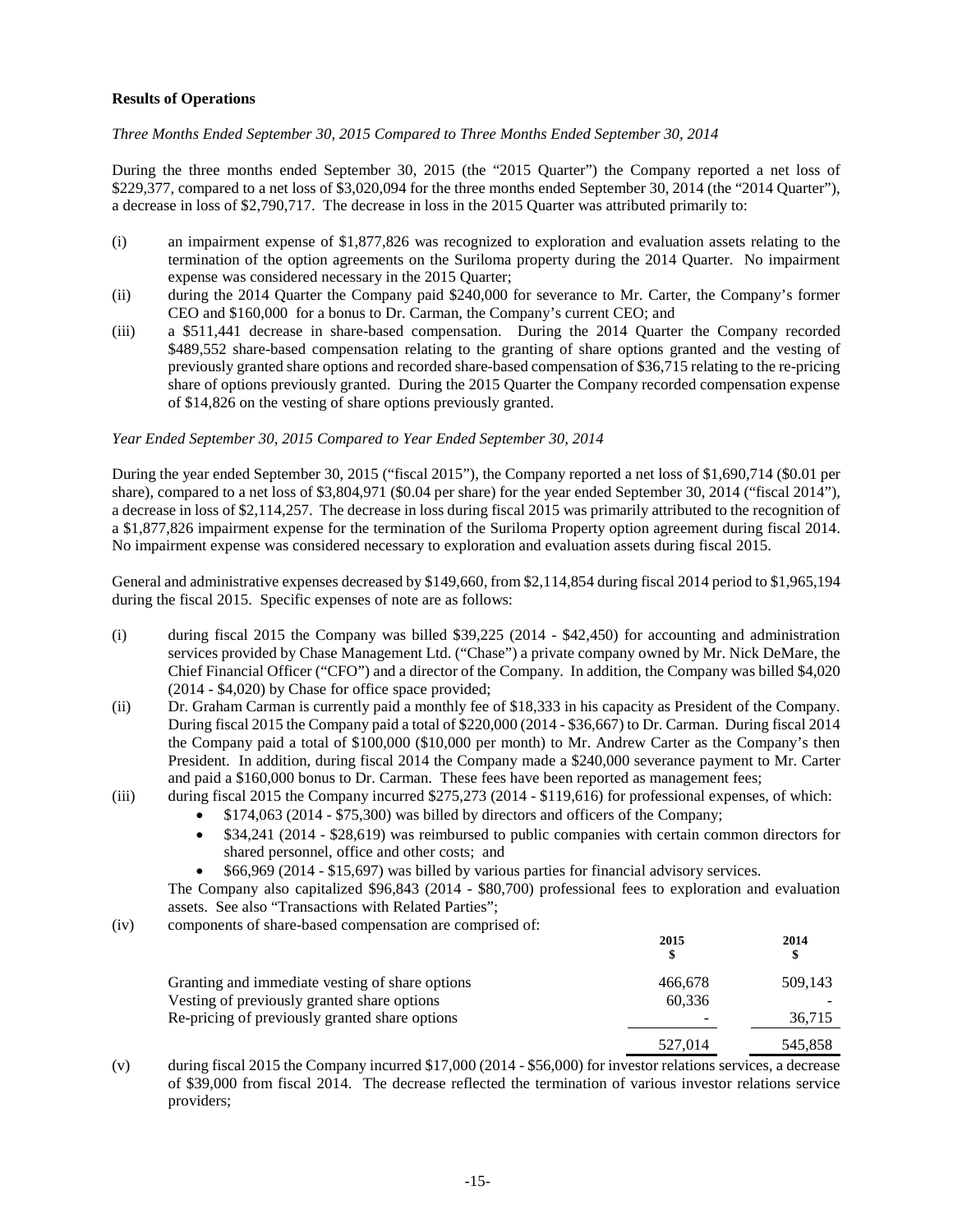- (vi) corporate development expenses decreased by \$8,375 from \$23,395 during fiscal 2014 to \$15,020 during fiscal 2015, reflecting reduced corporate development programs;
- (vii) audit fees of \$32,808 (2014 \$30,015) were incurred for the Company's year-end financial statements; and
- (viii) increase of \$108,699 during fiscal 2015 period in office, salaries, wages and benefits, and travel from \$494,290 for fiscal 2014 to \$602,998 for fiscal 2015, due to increased activities in subsidiaries in Peru.

During fiscal 2015 the Company recorded a foreign exchange gain of \$221,266, an increase of \$55,963, from a foreign exchange gain of \$165,303 reported in fiscal 2014. The increase in foreign exchange for fiscal 2015 was due to the continuing decline of the Canadian dollar compared to the U.S. and Peruvian currencies and the resulting impact on the Company's foreign cash deposits.

During fiscal 2015 the Company capitalized \$5,075,845 (2014 - \$5,496,929) for mineral property interests exploration expenditures and acquisition costs, comprising \$1,226,587 (2014 - \$675,105) on the Colquipucro Project, \$3,555,189 (2014 - \$2,381,916) on the Ayawilca Project, \$7,762 on other concessions in Peru, and \$547,110 (2014 - \$316,841) for IVA tax in Peru. During fiscal 2015 the Company made applications and received recoveries of \$260,803 (2014 - \$17,056) VAT tax in Peru. In July 2014 the Company also completed the acquisition of Darwin, resulting in \$1,877,826 acquisition costs attributed to the Suriloma Property and \$262,297 attributed to other concessions in Peru. In August 2014 the Company determined to terminate the option agreements on the Suriloma Property and, accordingly, recorded an impairment charge of \$1,877,826. See also "Exploration Projects".

The carrying costs of the Company's exploration and evaluation assets are as follows:

|             |                            | As at September 30, 2015                       |             |                      | As at September 30, 2014                       |                    |  |  |
|-------------|----------------------------|------------------------------------------------|-------------|----------------------|------------------------------------------------|--------------------|--|--|
|             | Acquisition<br>Costs<br>\$ | <b>Deferred</b><br><b>Exploration</b><br>Costs | Total<br>\$ | Acquisition<br>Costs | <b>Deferred</b><br><b>Exploration</b><br>Costs | <b>Total</b><br>\$ |  |  |
| Colquipucro | 338,330                    | 7,334,699                                      | 7,673,029   | 278,289              | 6,168,153                                      | 6.446.442          |  |  |
| Ayawilca    | 124.260                    | 8,901,243                                      | 9,025,503   | 78,352               | 5,391,962                                      | 5,470,314          |  |  |
| Other       | 7,762                      | 2,091,664                                      | 2,099,426   | -                    | 1,805,357                                      | 1,805,357          |  |  |
|             | 470,352                    | 18,327,606                                     | 18,797,958  | 356,641              | 13,365,472                                     | 13.722.113         |  |  |

Exploration and evaluation activities incurred during fiscal 2015 and 2014 are as follows:

|                                      | Colquipucro | Ayawilca  | <b>Suriloma</b> | Other<br>ä. | <b>Total</b><br>\$ |
|--------------------------------------|-------------|-----------|-----------------|-------------|--------------------|
| <b>Balance at September 30, 2013</b> | 5,771,337   | 3,088,398 |                 | 1,243,275   | 10,103,010         |
| <b>Exploration costs</b>             |             |           |                 |             |                    |
| Assays                               | 37,943      | 63,384    |                 |             | 101,327            |
| Camp costs                           | 55,155      | 153,534   |                 |             | 208,689            |
| Community relations                  | 15,409      | 128,273   |                 |             | 143,682            |
| Consulting                           | 2,400       | 12,447    |                 |             | 14,847             |
| Depreciation                         | 6,026       | 24,207    |                 | ٠           | 30,233             |
| Drilling                             | 36,461      | 947,429   |                 |             | 983,890            |
| Environmental                        | 8,037       | 10,559    |                 |             | 18,596             |
| <b>Exploration</b> site              | 47,595      | 174,924   |                 |             | 222,519            |
| Field equipment                      | 14,302      | 90,774    |                 |             | 105,076            |
| Fuel                                 | 17,446      | 148,800   |                 |             | 166,246            |
| Geological                           | 66,292      | 181,648   |                 |             | 247,940            |
| Geophysics                           |             | 54,766    |                 |             | 54,766             |
| <b>Salaries</b>                      | 281,513     | 135,277   |                 |             | 416,790            |
| Transportation                       | 13,061      | 198,516   |                 |             | 211,577            |
| Travel                               | 2,343       | 3,010     |                 |             | 5,353              |
| VAT incurred                         |             |           |                 | 316,841     | 316,841            |
| VAT recovered                        |             |           |                 | (17,056)    | (17,056)           |
|                                      | 603,983     | 2,327,548 |                 | 299,785     | 3,231,316          |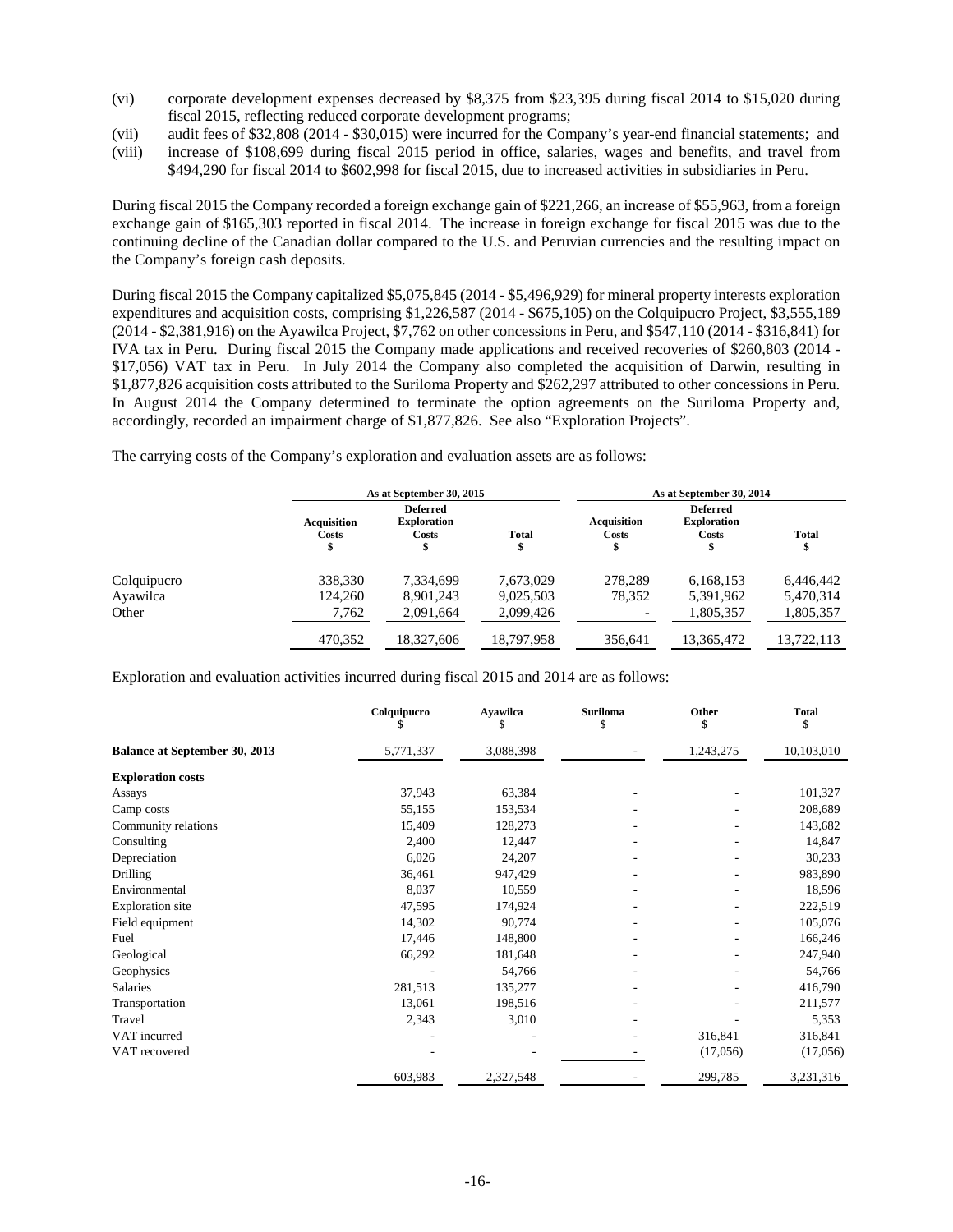|                                      | Colquipucro<br>\$ | <b>Avawilca</b><br>\$ | <b>Suriloma</b><br>\$ | Other<br>\$ | <b>Total</b><br>\$ |
|--------------------------------------|-------------------|-----------------------|-----------------------|-------------|--------------------|
| <b>Acquisition costs</b>             |                   |                       |                       |             |                    |
| Acquired on Acquisition              |                   |                       | 1,877,826             | 262,297     | 2,140,123          |
| Concession payments                  | 71,122            | 54,368                |                       |             | 125,490            |
|                                      | 71,122            | 54,368                | 1,877,826             | 262,297     | 2,265,613          |
| <b>Impairment</b>                    |                   |                       | (1,877,826)           |             | (1,877,826)        |
| <b>Balance at September 30, 2014</b> | 6,446,442         | 5,470,314             |                       | 1,805,357   | 13,722,113         |
| <b>Exploration costs</b>             |                   |                       |                       |             |                    |
| Assays                               | 23,146            | 181,224               |                       |             | 204,370            |
| Camp costs                           | 46,219            | 122,799               |                       |             | 169,018            |
| Community relations                  | 88,998            | 84,166                |                       |             | 173,164            |
| Consulting                           | 60,950            | 60,950                |                       |             | 121,900            |
| Depreciation                         | 5,728             | 17,236                |                       |             | 22,964             |
| Drilling                             | 229,812           | 1,447,792             |                       |             | 1,677,604          |
| Environmental                        | 13,313            | 13,490                |                       |             | 26,803             |
| <b>Exploration</b> site              | 48,722            | 282,864               |                       |             | 331,586            |
| Field equipment                      | 2,879             | 120,339               |                       |             | 123,218            |
| Fuel                                 | 35,139            | 158,097               |                       |             | 193,236            |
| Geological                           | 57,410            | 182,535               |                       |             | 239,955            |
| Geophysics                           | 59,519            | 242,335               |                       |             | 301,854            |
| Metallurgical test work              |                   | 2,916                 |                       |             | 2,916              |
| <b>Salaries</b>                      | 428,356           | 396,286               |                       |             | 824,642            |
| Software and database management     | 23,756            | 23,756                |                       |             | 47,512             |
| Transportation                       | 39,561            | 168,151               |                       |             | 207,712            |
| Travel                               | 3,028             | 4,345                 |                       |             | 7,373              |
| VAT incurred                         |                   |                       |                       | 547,110     | 547,110            |
| VAT recovered                        |                   |                       |                       | (260, 803)  | (260, 803)         |
|                                      | 1,166,546         | 3,509,281             |                       | 286,307     | 4,962,134          |
| <b>Acquisition costs</b>             |                   |                       |                       |             |                    |
| Concession payments                  | 60,041            | 45,908                |                       | 7,762       | 113,711            |
| <b>Balance at September 30, 2015</b> | 7,673,029         | 9,025,503             |                       | 2,099,426   | 18,797,958         |

During fiscal 2015 the Company completed a non-brokered private placement financing of 33,737,093 units at a price of \$0.215 per unit for gross proceeds of \$7,253,475. The funds are being used to advance the Company's exploration efforts at Ayawilca and Colquipucro, Peru, and for general working purposes.

During fiscal 2014 the Company completed private placement financings as follows:

- (i) 2,769,480 units at a price of \$0.50 per unit for gross proceeds of \$1,384,740; and
- (ii) 28,834,491 units at a price of \$0.275 per unit for gross proceeds of \$7,929,485.

In addition, during fiscal 2014 the Company received \$21,600 from the exercise of share options. The funds were used for exploration on the Company's Colquipucro and Ayawilca projects and general working capital purposes.

# **Financial Condition / Capital Resources**

The Company's ability to continue as a going concern is dependent upon the ability of the Company to obtain the necessary financing to develop properties and to establish future profitable production. To date the Company has not earned significant revenues and is considered to be in the exploration stage. The Company's operations are funded from equity financings which are dependent upon many external factors and may be difficult to impossible to secure or raise when required. As at September 30, 2015 the Company had cash of \$6,912,872 and working capital in the amount of \$6,419,711. The Company has recently completed its 2015 drilling program and does not anticipate any significant drilling until the fall of 2016. Management considers that the Company has sufficient funds to maintain ongoing corporate overhead and field expenses, compile and assess the results of the 2015 drill program and continue ongoing exploration activities on its existing mineral projects. Exploration activities may change as a result of ongoing results and recommendations or the Company may acquire additional properties which may entail significant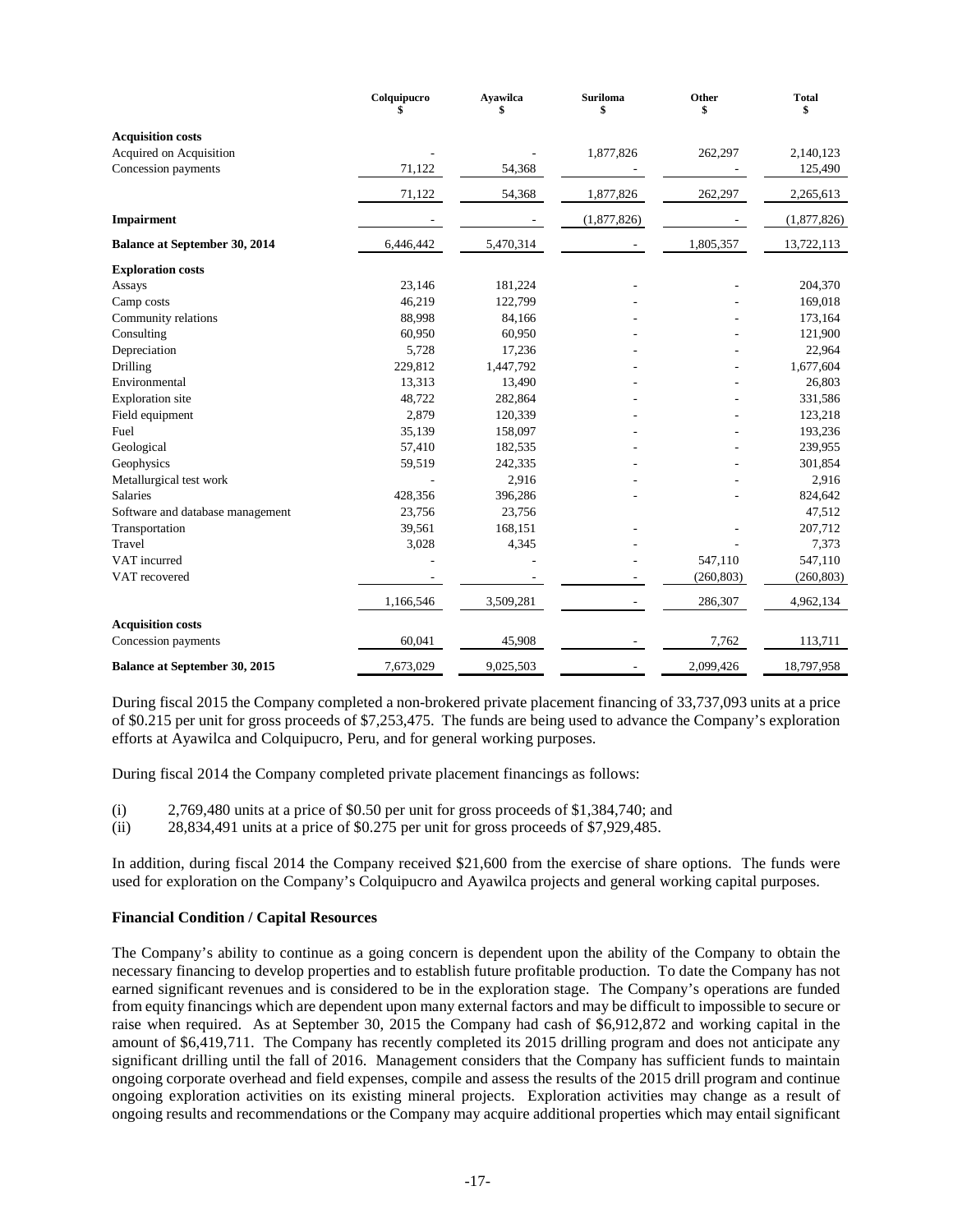exploration commitments. While the Company has been successful in securing financings in the past, there is material uncertainty it will be able to do so in the future.

### **Off-Balance Sheet Arrangements**

The Company has no off-balance sheet arrangements.

### **Proposed Transactions**

The Company has no proposed transactions.

### **Critical Accounting Estimates**

The preparation of financial statements in conformity with IFRS requires management to make estimates and assumptions that affect the reported amounts of assets and liabilities and disclosure of contingent assets and liabilities at the date of the financial statements, and the reported amounts of revenues and expenditures during the reporting period. Examples of significant estimates made by management include estimating the fair values of financial instruments, valuation allowances for deferred income tax assets and assumptions used for share-based compensation. Actual results may differ from those estimates.

A detailed summary of all the Company's significant accounting policies is included in Note 3 to the September 30, 2015 annual consolidated financial statements.

### **Changes in Accounting Policies**

There are no changes in accounting policies.

### **Transactions with Related Parties**

A number of key management personnel, or their related parties, hold positions in other entities that result in them having control or significant influence over the financial or operating policies of those entities. Certain of these entities transacted with the Company during the reporting period.

# (a) *Transactions with Key Management Personnel*

During fiscal 2015 and 2014 the following amounts were incurred with respect to the Company's current CEO (Dr. Carman), the former CEO (Mr. Andrew Carter), the Company's current VP Exploration (Mr. Alvaro Fernandez-Baca), former VP Exploration (Mr. John Nebocat), and the Company's CFO (Mr. Nick DeMare):

|                                               | 2015<br>\$ | 2014<br>\$ |
|-----------------------------------------------|------------|------------|
| Management fees - Dr. Carman                  | 220,000    | 36,667     |
| Bonus - Dr. Carman                            |            | 160,000    |
| Management fees -Mr. Carter                   |            | 100,000    |
| Severance - Mr. Carter                        |            | 240,000    |
| Professional fees - Mr. DeMare                | 30,000     | 20,000     |
| Professional fees - Mr. Fernandez-Baca        | 72,906     |            |
| Professional fees - Mr. Nebocat               | 120,000    | 108,000    |
| Share-based compensation - Dr. Carman         | 172,194    | 84,952     |
| Share-based compensation - Mr. DeMare         | 26.425     | 84.046     |
| Share-based compensation - Mr. Fernandez-Baca | 41,707     |            |
| Share-based compensation - Mr. Nebocat        |            | 51,094     |
|                                               | 683.232    | 884,759    |

The Company has expensed \$586,389 (2014 - \$804,059) of key management compensation to operations and capitalized \$96,843 (2014 - \$80,700) to exploration and evaluation assets.